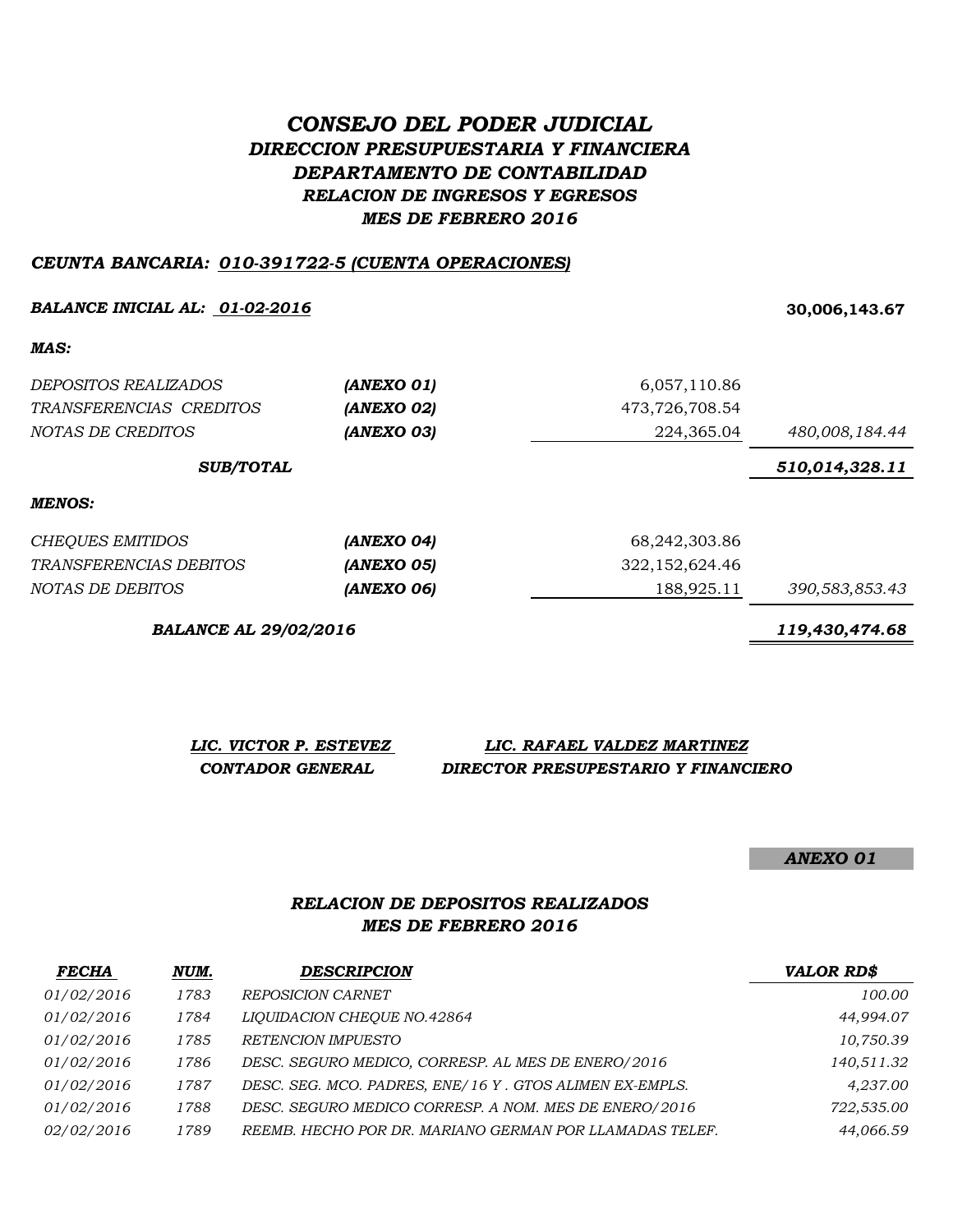| 02/02/2016 | 1790 | FOTOCOPIAS TIRADAS EN LA CORTE DE APEL. D.N.                | 19,853.30    |
|------------|------|-------------------------------------------------------------|--------------|
| 02/02/2016 | 1791 | ABONO DEUDAD PENDIENTE SR. VICTOR BELARMINIO DE LA ROSA V.  | 2,000.00     |
| 02/02/2016 | 1792 | <b>RETENCION IMPUESTO</b>                                   | 75.00        |
| 03/02/2016 | 1793 | REPOSICION CARNET EXTRAVIADO                                | 100.00       |
| 03/02/2016 | 1794 | <b>RETENCION IMPUESTO</b>                                   | 1,175.00     |
| 03/02/2016 | 1795 | REEMB. POR ENERGIA ELECTR EDIF. J. INMOB. D.N., STGO Y SFM. | 2,160,739.05 |
| 03/02/2016 | 1796 | DESC. GASTOS ALIMENTICIOS A VARIOS EX-EMPLS.                | 5,250.00     |
| 03/02/2016 | 1797 | FOTOCOPIAS P. J. CIUDAD NUEVA                               | 780.00       |
| 03/02/2016 | 1798 | FOTOCOPIAS JUR. CIVIL, PROV. STO. DGO.                      | 7,684.00     |
| 03/02/2016 | 1799 | FOTOCOPIAS DESP. PENAL, PROV. STO. DGO.                     | 510.00       |
| 03/02/2016 | 1800 | FOTOCOPIAS DESP. PENAL, PROV. STO. DGO.                     | 950.00       |
| 03/02/2016 | 1801 | FOTOCOPIAS BIBLIOTECA P. J. DE SANTIAGO                     | 825.00       |
| 04/02/2016 | 1802 | <b>REPOSICION CARNETS</b>                                   | 200.00       |
| 04/02/2016 | 1803 | RETENCION IMPUESTO                                          | 85.00        |
| 04/02/2016 | 1804 | FOTOCOPIAS P. J. CIUDAD NUEVA                               | 468.00       |
| 04/02/2016 | 1805 | FOTOCOPIAS P. J. DE SANTIAGO                                | 59,588.00    |
| 04/02/2016 | 1806 | FOTOCOPIAS DESP. PENAL, PROV. STO. DGO.                     | 800.00       |
| 05/02/2016 | 1807 | <b>REPOSICION CARNET</b>                                    | 100.00       |
| 05/02/2016 | 1808 | RETENCION IMPUESTO                                          | 8,927.65     |
| 05/02/2016 | 1809 | FOTOCOPIAS P. J. CIUDAD NUEVA                               | 1,458.00     |
| 05/02/2016 | 1810 | FOTOCOPIAS P. J. DE SAN CRISTOBAL                           | 10,572.00    |
| 05/02/2016 | 1811 | FOTOCOPIAS P. J. DE LA VEGA.                                | 28,200.00    |
| 08/02/2016 | 1812 | REPOSICION CARNET EXTRAVIADO                                | 100.00       |
| 08/02/2016 | 1813 | LIQUIDACION CHEQUE NO.47757                                 | 2,379.16     |
| 08/02/2016 | 1814 | LIQUIDACION CHEQUE NO.47327                                 | 109.04       |
| 08/02/2016 | 1815 | LIQUIDACION CHEQUE NO.47838                                 | 31,960.94    |
| 08/02/2016 | 1816 | RETENCION IMPUESTO                                          | 3,547.00     |
| 08/02/2016 | 1817 | FOTOCOPIAS DESP. PENAL, PROV. STO. DGO.                     | 1,275.00     |
| 09/02/2016 | 1818 | REPOSICION CARNETS                                          | 300.00       |
| 09/02/2016 | 1819 | FOTOCOPIAS SECRETARIA GRAL. SCJ.                            | 2,704.00     |
| 09/02/2016 | 1820 | LIQUIDACION CHEQUE NO.47760                                 | 19,715.76    |
| 09/02/2016 | 1821 | LIQUIDACION CHEQUE NO.47633                                 | 4,682.07     |
| 09/02/2016 | 1822 | RETENCION IMPUESTOS                                         | 1,650.00     |
| 09/02/2016 | 1823 | DESC. GASTOS ALIMENTICIOS A EX-EMPLEADOS                    | 19,196.71    |
| 09/02/2016 | 1825 | FOTOCOPIAS P. J. CIUDAD NUEVA                               | 1,104.00     |
| 09/02/2016 | 1826 | FOTOCOPIAS DESP. PENAL, PROV. STO. DGO.                     | 630.00       |
| 10/02/2016 | 1827 | FOTOCOPIAS SECRETARIA GRAL. SCJ.                            | 3,666.00     |
| 10/02/2016 | 1828 | FOTOCOPIAS P. J. CIUDAD NUEVA                               | 3,454.00     |
| 10/02/2016 | 1829 | FOTOCOPIAS DESP. PENAL, PROV. STO. DGO.                     | 1,006.00     |
| 11/02/2016 | 1830 | APORTE DEL TRIB. CONSTITUCIONALPOR USO SALON DE LA SCJ.     | 30,000.00    |
| 11/02/2016 | 1831 | FOTOCOPIAS P. J. CIUDAD NUEVA                               | 600.00       |
| 11/02/2016 | 1832 | FOTOCOPIAS DESP. PENAL, PROV. STO. DGO.                     | 140.00       |
| 11/02/2016 | 1833 | FOTOCOPIAS P. J. DE BARAHONA.                               | 10,765.00    |
| 12/02/2016 | 1834 | ALQUILER ESPACIO PARA FOTOCOPIAS P. J. DE SAN PEDRO         | 3,804.00     |
| 12/02/2016 | 1835 | RETENCION IMPUESTO                                          | 1,210.25     |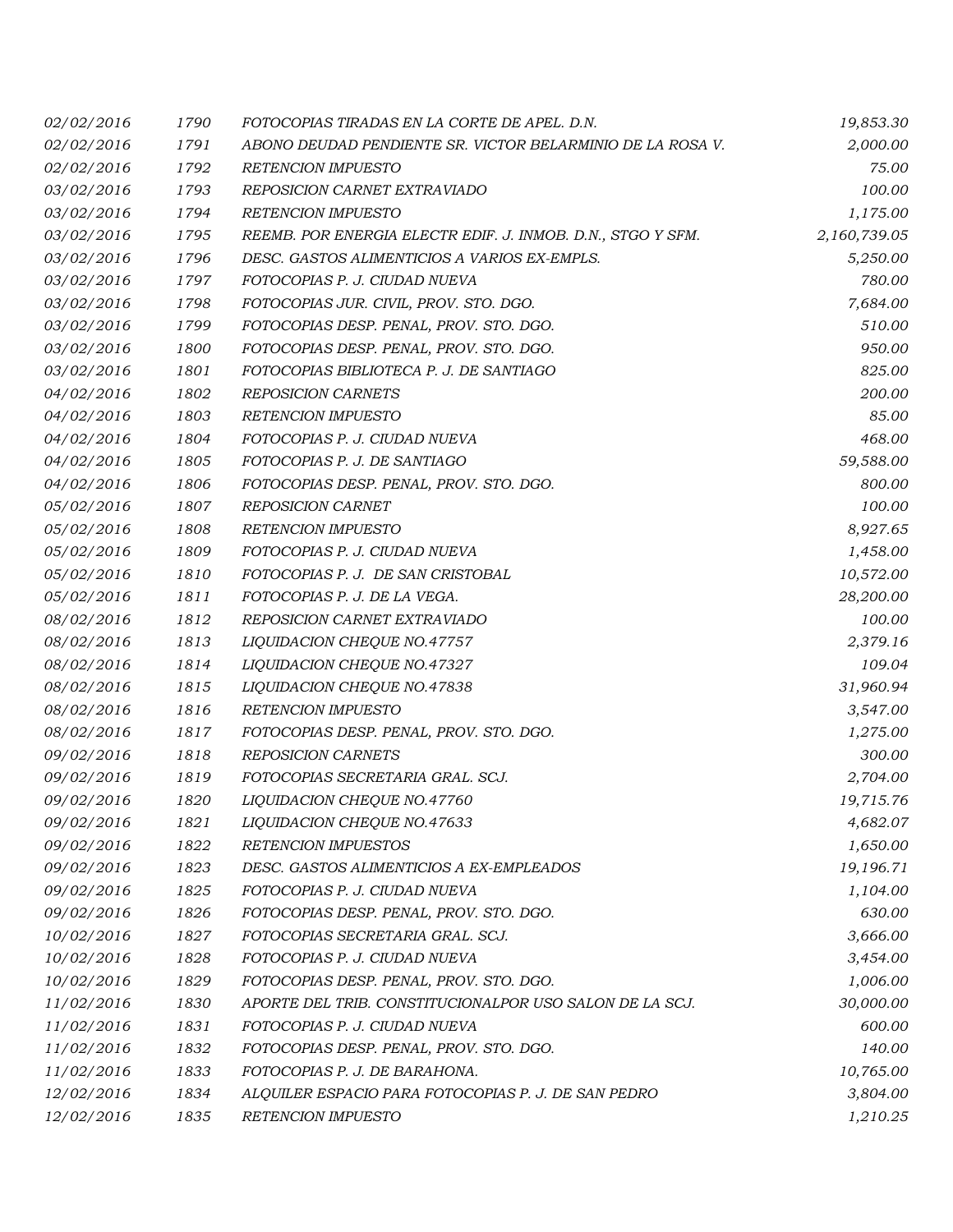| 15/02/2016 | 1836 | REEMBOLSO DIETA                                          | 500.00       |
|------------|------|----------------------------------------------------------|--------------|
| 15/02/2016 | 1837 | FOTOCOPIAS P. J. CIUDAD NUEVA                            | 560.00       |
| 15/02/2016 | 1838 | FOTOCOPIAS P. J. DE BANI.                                | 22,136.00    |
| 15/02/2016 | 1839 | DESC. GASTOS ALIMENTICIOS Y BENEFICIOS A EX-EMPLEADOS.   | 18,598.51    |
| 16/02/2016 | 1840 | DANDO CUMPLIM. LA DISP. DEL ART. 3 DEL REGL. NO.388-91   | 500.00       |
| 16/02/2016 | 1841 | <b>RETENCION IMPUESTO</b>                                | 25.00        |
| 16/02/2016 | 1842 | FOTOCOPIAS DESP. PENAL, PROV. STO. DGO.                  | 2,100.00     |
| 16/02/2016 | 1843 | FOTOCOPIAS P. J. CIUDAD NUEVA                            | 1,666.00     |
| 17/02/2016 | 1844 | <b>REPOSICION CARNETS</b>                                | 200.00       |
| 17/02/2016 | 1845 | PAGO POLIZA EMPLS. BRIGADA TOPOGRAFICA DE LA JI.         | 16,211.00    |
| 17/02/2016 | 1846 | PAGO ALQUILER CAFETERIA JI.                              | 70,000.00    |
| 17/02/2016 | 1847 | <b>RETENCION IMPUESTO</b>                                | 735.00       |
| 17/02/2016 | 1848 | FOTOCOPIAS P. J. CIUDAD NUEVA                            | 2,810.00     |
| 18/02/2016 | 1849 | REPOSICION CARNET EXTRAVIADO                             | 100.00       |
| 18/02/2016 | 1850 | DESC. GASTOS ALIMENTICIOS A VARIOS EX-EMPLEADOS          | 5,010.84     |
| 18/02/2016 | 1851 | FOTOCOPIAS P. J. CIUDAD NUEVA                            | 1,308.00     |
| 19/02/2016 | 1852 | FOTOCOPIAS SECRETARIA GRAL. SCJ.                         | 4,090.00     |
| 19/02/2016 | 1853 | REPOSICION CARNET                                        | 100.00       |
| 19/02/2016 | 1854 | <b>RETENCION IMPUESTO</b>                                | 1,798.20     |
| 19/02/2016 | 1855 | FOTOCOPIAS P. J. CIUDAD NUEVA                            | 625.00       |
| 19/02/2016 | 1856 | FOTOCOPIAS DESP. PENAL, PROV. STO. DGO.                  | 2,395.00     |
| 19/02/2016 | 1857 | FOTOCOPIAS P. J. DE SAN FRANCISCO DE MACORIS             | 10,528.00    |
| 22/02/2016 | 1858 | <b>REPOSICION CARNETS</b>                                | 300.00       |
| 22/02/2016 | 1859 | LIQUIDACION CHEQUE NO.41661                              | 41,466.70    |
| 22/02/2016 | 1860 | <b>RETENCION IMPUESTO</b>                                | 16,739.94    |
| 23/02/2016 | 1861 | REPOSICION CARNETS EXTRAVIADOS                           | 800.00       |
| 23/02/2016 | 1862 | RETENCION IMP. POR TRAB. REALIZADOS                      | 1,415.00     |
| 23/02/2016 | 1863 | DEPOSITO ALQUILER SALON MULTIUSO P.J. DE MONTECRISTI     | 500.00       |
| 23/02/2016 | 1864 | FOTOCOPIAS DESP. PENAL, PROV. STO. DGO.                  | 760.00       |
| 23/02/2016 | 1865 | FOTOCOPIAS DESP. PENAL, PROV. STO. DGO.                  | 1,300.00     |
| 24/02/2016 | 1866 | <b>REPOSICION CARNETS</b>                                | 200.00       |
| 24/02/2016 | 1867 | FOTOCOPIAS SECRETARIA GRAL. SCJ.                         | 3,556.00     |
| 24/02/2016 | 1868 | RETENCION IMPUESTO                                       | 60.00        |
| 24/02/2016 | 1869 | DESC. SEG. MCO A PERS DE AYUDA Y GTOS ALIMENT. EX-EMPLS. | 10,832.58    |
| 24/02/2016 | 1870 | FOTOCOPIAS P. J. CIUDAD NUEVA                            | 1,308.00     |
| 24/02/2016 | 1871 | FOTOCOPIAS DESP. PENAL, PROV. STO. DGO.                  | 1,735.00     |
| 25/02/2016 | 1872 | <b>REPOSICION CARNETS</b>                                | 200.00       |
| 25/02/2016 | 1873 | FOTOCOPIAS C/PENAL C/APEL. D. N.                         | 531.00       |
| 25/02/2016 | 1874 | <b>RETENCION IMPUESTO</b>                                | 400.00       |
| 25/02/2016 | 1875 | DESC. SEG MCO AYUDA VIUDEZ, A EX-MAG. Y EX-EMPLS. FEB/16 | 1,783.68     |
| 25/02/2016 | 1876 | FOTOCOPIAS P. J. CIUDAD NUEVA                            | 1,136.00     |
| 26/02/2016 | 1877 | <b>REPOSICION CARNETS</b>                                | 400.00       |
| 26/02/2016 | 1878 | PAGO RECL. POR ROBO JDO. PAZ 2DA. CIRC. STO. DGO. ESTE   | 28,421.00    |
| 26/02/2016 | 1879 | REEMB. POR PAGO ELECTR J. INMOB., D. N., STGO Y SAN FCO. | 2,172,885.16 |
| 26/02/2016 | 1880 | DESC. SEG MCO. NOM POST-CIERRE Y PLAN DESCONG MENS. CAT. | 21,907.10    |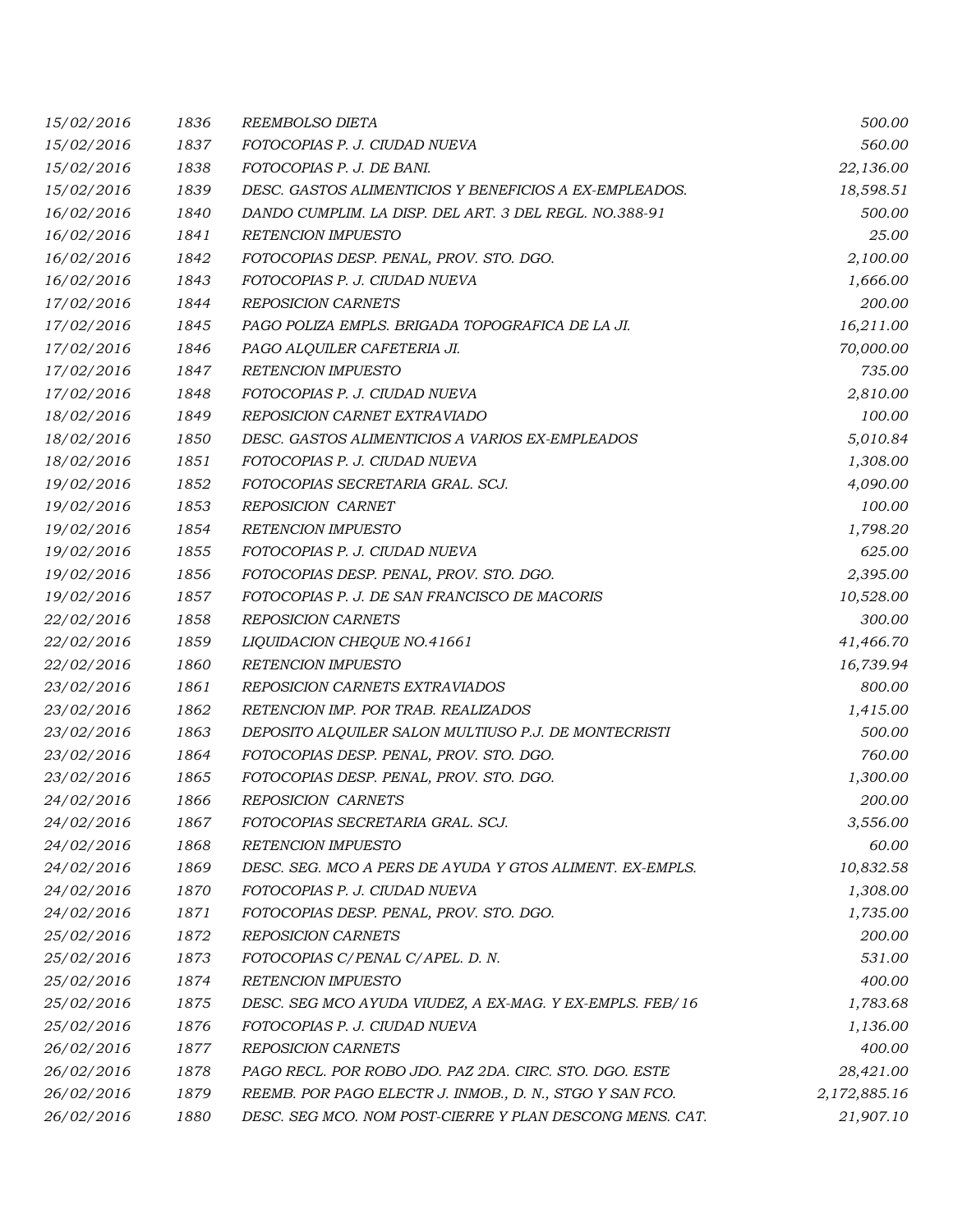|            |      | TOTAL RD\$                                             | 6,057,110.86 |
|------------|------|--------------------------------------------------------|--------------|
| 09/02/2016 | 1824 | PAGO ALOUILER CAFETERIA P. J. SANTIAGO, OCT Y NOV/2015 | 20,000.00    |
| 29/02/2016 | 1887 | FOTOCOPIAS P. J. CIUDAD NUEVA                          | 512.00       |
| 29/02/2016 | 1886 | FOTOCOPIAS P. J. CIUDAD NUEVA                          | 4,602.00     |
| 29/02/2016 | 1885 | FOTOCOPIAS P. J. DE LA VEGA.                           | 33,302.00    |
| 29/02/2016 | 1884 | DESC. SEGURO MEDICO A NOMINAS MES DE FEBRERO/2016      | 103,248.85   |
| 29/02/2016 | 1883 | FOTOCOPIAS C/PENAL C/APEL. D.N.                        | 487.00       |
| 29/02/2016 | 1882 | <b>REPOSICION CARNETS</b>                              | 200.00       |
| 26/02/2016 | 1881 | FOTOCOPIAS DESP. PENAL, PROV. STO. DGO.                | 2,592.00     |

## *ANEXO 02*

#### *RELACION DE TRANSFERENCIAS CREDITOS MES DE FEBRERO 2016*

| <b>FECHA</b> | NUM. | <b>DESCRIPCION</b>                                      | <b>VALOR RD\$</b> |
|--------------|------|---------------------------------------------------------|-------------------|
| 03/02/2016   | 234  | REEMB DIETA Y GASTOS ALIM, PAGADO A EMPLS DE COOPNASEJU | 16,000.00         |
| 02/02/2016   | 235  | PAGO CONSUMO DE COMBUSTIBLE Y ENERGIA ELECTRICA         | 18,541.90         |
| 17/02/2016   | 236  | TRANSF DE FONDOS ASIGNACION PRESUPESTAL FEBRERO/2016    | 467,220,299.87    |
| 24/02/2016   | 237  | PAGO APORTE ALQUILER LOCAL P. J. STO. DGO. FEB/2016.    | 50,000.00         |
| 24/02/2016   | 238  | PAGO APORTE SEGURIDAD EDIFICIO SCJ-CPJ, FEBRERO 2016.   | 100,000.00        |
| 24/02/2016   | 239  | PAGO APORTE SEGURIDAD P.J. SANTIAGO, FEBRERO 2016.      | 49,795.00         |
| 24/02/2016   | 240  | PAGO APORTE ALQUILER EDIFICIO TSA, FEBRERO 2016.        | 54,912.00         |
| 24/02/2016   | 241  | PAGO APORTE ALQ. LOCAL QUE ALOJA LA COOPNASEJU, FEB/16  | 16,307.50         |
| 29/02/2016   | 242  | TRANSF. DE FONDO DE LA CTA. SUELDOS                     | 6,200,852.27      |
|              |      | TOTAL RD\$                                              | 473,726,708.54    |

## *ANEXO 03*

### *RELACION NOTAS DE CREDITOS MES DE FEBRERO 2016*

| <b>FECHA</b> | NUM. | <b>DESCRIPCION</b>                                    | <b>VALOR RD\$</b> |
|--------------|------|-------------------------------------------------------|-------------------|
| 02/02/2016   | 871  | REINTEGRO CHO43928                                    | 6,887.50          |
| 02/02/2016   | 872  | REINTEGRO CHO46868                                    | 9,443.00          |
| 09/02/2016   | 874  | REINTEGRO CHO44481                                    | 43,279.00         |
| 09/02/2016   | 875  | REINTEGRO CHO46257                                    | 3,000.00          |
| 09/02/2016   | 876  | REINTEGRO CHO45681                                    | 3,000.00          |
| 09/02/2016   | 877  | REINTEGRO CHQ47313                                    | 3,000.00          |
| 09/02/2016   | 878  | REINTEGRO CHO48004                                    | 3,000.00          |
| 09/02/2016   | 879  | REINTEGRO CHO48230                                    | 3,500.00          |
| 10/02/2016   | 881  | REINTEGRO CHO48188                                    | 20,250.00         |
| 22/02/2016   | 884  | PERSONAL EXCLUIDO DE LA NOMINA DE GASTOS ALIMENTICIOS | 33,250.00         |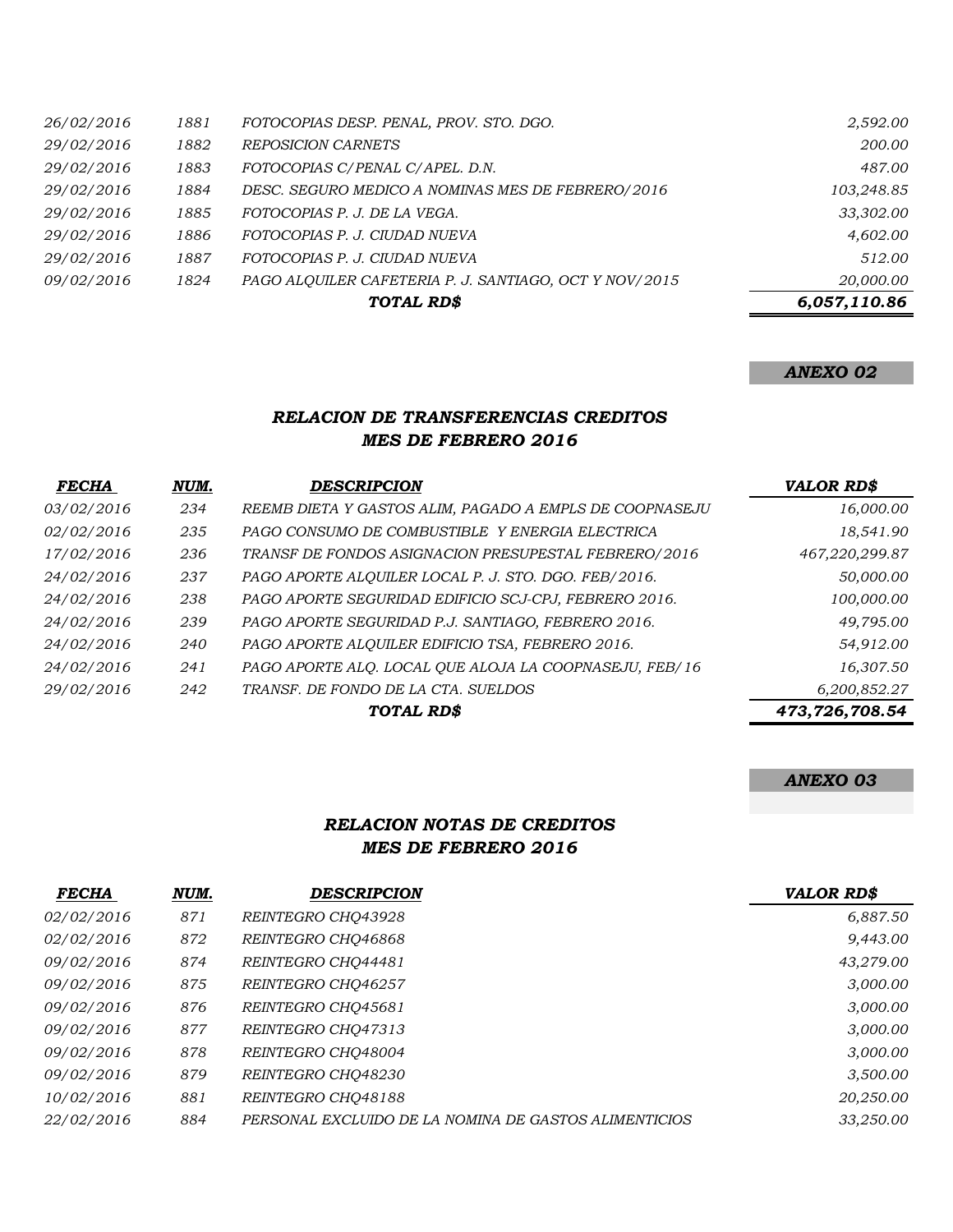|            |     | TOTAL RD\$                                                     | 224,365.04 |
|------------|-----|----------------------------------------------------------------|------------|
| 29/02/2016 | 898 | NOTA DE CREDITO No. 10623742, REFERENTE AL CHQ45186            | 10,800.00  |
| 29/02/2016 | 897 | NOTA DE CREDITO No. 10625919, SEGUN AUD-GAF-0200 D/F 08/02/06. | 600.00     |
| 29/02/2016 | 896 | REINTEGRO DE CHEOUE No.41850                                   | 465.50     |
| 29/02/2016 | 895 | DEPOSITO POR FOTOCOPIAS GASCUEZ.                               | 1,304.00   |
| 29/02/2016 | 894 | DEPOSITO POR FOTOCOPIAS GASCUEZ.                               | 432.00     |
| 29/02/2016 | 893 | DEPOSITO POR FOTOCOPIAS P. J. BONAO                            | 13,332.00  |
| 25/02/2016 | 892 | REINTEGRO CHO48521                                             | 5,780.14   |
| 25/02/2016 | 891 | REINTEGRO CHO48691                                             | 3,000.00   |
| 29/02/2016 | 890 | REINTEGRO CHO48662                                             | 1,500.00   |
| 29/02/2016 | 889 | REINTEGRO CHQ48621                                             | 3,500.00   |
| 29/02/2016 | 888 | REINTEGRO CHO44231                                             | 3,647.46   |
| 29/02/2016 | 887 | REINTEGRO CHQ44222                                             | 2,735.59   |
| 19/02/2016 | 886 | REINTEGRO CHO46550                                             | 13,158.85  |
| 22/02/2016 | 885 | PERSONAL EXCLUIDO DE LA NOMINA DE BENEFICIOS                   | 35,500.00  |

## *RELACION DE CHEQUES EMITIDOS MES DE FEBRERO 2016*

| <i>FECHA</i> | NUM.  | <b>BENEFICIARIO</b>                               | <b>VALOR RD\$</b> |
|--------------|-------|---------------------------------------------------|-------------------|
| 05/02/2016   | 48394 | UNIVERSIDAD APEC                                  | 80,100.00         |
| 05/02/2016   | 48395 | ROSALMY N. GUERRERO RODRIGUEZ                     | 1,200.00          |
| 08/02/2016   | 48403 | KATHERINE RUBIO MATOS                             | 2,400.00          |
| 08/02/2016   | 48404 | OCTAVIA CAROLINA FERNANDEZ CURI                   | 600.00            |
| 08/02/2016   | 48405 | KAREN G. CASADO MINYETY                           | 1,200.00          |
| 08/02/2016   | 48406 | CAROLINA ABREU CEPEDA                             | 1,200.00          |
| 08/02/2016   | 48407 | ANDREA E. CORCINO CUETO                           | 6,600.00          |
| 08/02/2016   | 48408 | COLECTOR DE IMPUESTOS INTERNOS                    | 1,069.58          |
| 08/02/2016   | 48415 | <b>JUAN ALB. ROSARIO GOMEZ</b>                    | 7,714.00          |
| 12/02/2016   | 48476 | <b>COLECTOR DE IMPUESTOS INTERNOS</b>             | 27,549.45         |
| 12/02/2016   | 48477 | <b>COLECTOR DE IMPUESTOS INTERNOS</b>             | 15,518.18         |
| 12/02/2016   | 48478 | OMAR SANTANA MARTINEZ                             | 9,800.00          |
| 12/02/2016   | 48479 | <b>JUANA REYES</b>                                | 4,000.00          |
| 12/02/2016   | 48480 | FRANCISCO A. ARIAS SANCHEZ                        | 29,500.00         |
| 12/02/2016   | 48481 | DAMARIS A. VILLALONA GUZMAN                       | 1,500.00          |
| 12/02/2016   | 48482 | BANCO DE RESERVAS DE LA REPUBLICA DOMINICANA      | 301,061.75        |
| 12/02/2016   | 48483 | OBRA DE NINOS CHIRIPEROS CON DON BOSCO NICHIBOSCO | 10,000.00         |
| 12/02/2016   | 48484 | DAMARIS A. VILLALONA GUZMAN                       | 1,600.00          |
| 12/02/2016   | 48485 | KARUCHY SOTERO CABRAL                             | 17,500.00         |
| 12/02/2016   | 48486 | HILDA N. SANCHEZ LUNA                             | 9,100.00          |
| 12/02/2016   | 48487 | OMAR SANTANA MARTINEZ                             | 4,900.00          |
| 12/02/2016   | 48488 | ELIZABETH M. VALENCIA ALCALA                      | 27,950.00         |
| 12/02/2016   | 48489 | DR. ALBERTO CHAHIN MUFFDY                         | 14,400.00         |

# *ANEXO 04*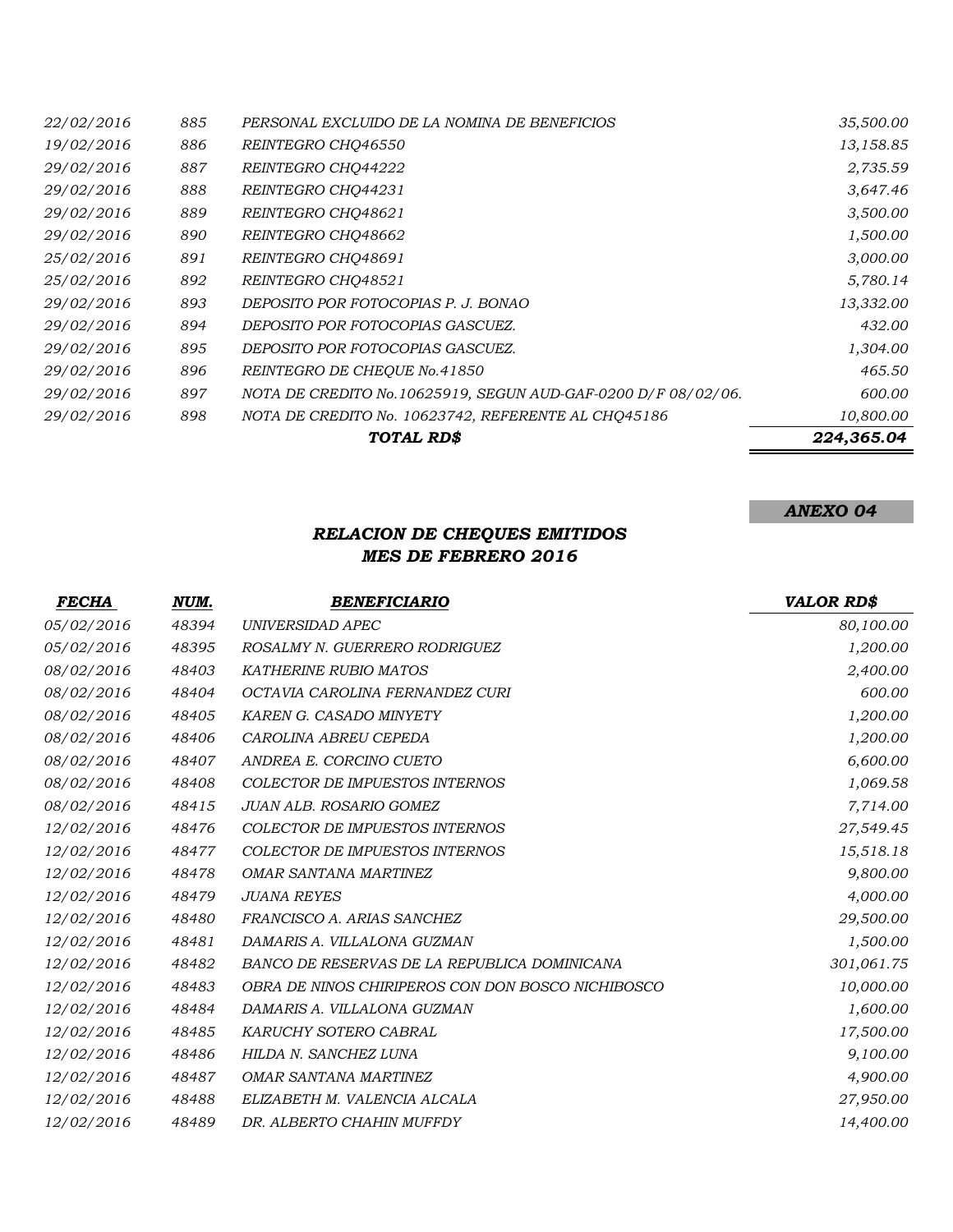| 12/02/2016 | 48490 | <b>GENESIS RODRIGUEZ SEGURA</b> | 3,600.00  |
|------------|-------|---------------------------------|-----------|
| 12/02/2016 | 48491 | OCTAVIA C. FERNANDEZ CURI       | 1,200.00  |
| 12/02/2016 | 48492 | LAISA M. MATOS DURAN            | 2,400.00  |
| 12/02/2016 | 48493 | FRANCIS M. HERNANDEZ SUSAÑA     | 2,400.00  |
| 15/02/2016 | 48505 | GREGORIA CUEVAS                 | 4,950.00  |
| 15/02/2016 | 48506 | FRANCISCO GREEN METIVIER        | 2,025.00  |
| 15/02/2016 | 48507 | <b>BRUNO TULISSIO</b>           | 675.00    |
| 15/02/2016 | 48508 | <b>DAMARIS PEREZ FERMIN</b>     | 4,950.00  |
| 15/02/2016 | 48509 | DOMINICANA ALVAREZ              | 6,750.00  |
| 15/02/2016 | 48510 | JHONNY GUZMAN RICHARDSON        | 1,350.00  |
| 15/02/2016 | 48511 | BERTA HWEY LING TUNG            | 1,350.00  |
| 15/02/2016 | 48512 | OSCAR EMILIO BENLIZA M.         | 6,930.00  |
| 15/02/2016 | 48513 | FRANCISCO GREEN METIVIER        | 1,350.00  |
| 15/02/2016 | 48514 | DOMINICANA ALVAREZ              | 2,700.00  |
| 15/02/2016 | 48515 | DOMINICANA ALVAREZ              | 1,350.00  |
| 15/02/2016 | 48516 | LUIS MANUEL PEREZ GUZMAN        | 1,350.00  |
| 15/02/2016 | 48517 | LISETTE ANNIE GENAO DURAN       | 3,960.00  |
| 15/02/2016 | 48518 | CARLOS ANDRES TORRES MERCEDES   | 675.00    |
| 15/02/2016 | 48519 | AGUEDA GUILLEN TAVERAS          | 2,970.00  |
| 15/02/2016 | 48520 | WILFRIDO SUERO DIAZ             | 13,500.00 |
| 16/02/2016 | 48521 | CARLOS S. MODESTO SANCHEZ       | 5,780.14  |
| 16/02/2016 | 48522 | YANET BERNABEL MARTINEZ         | 40,000.00 |
| 16/02/2016 | 48523 | AMANDA N. TEJADA HERNANDEZ      | 39,000.00 |
| 16/02/2016 | 48524 | JOSSEPHANG R. BERNHARDT NIVAR   | 1,808.19  |
| 16/02/2016 | 48525 | RAFELINA RUIZ RODRIGUEZ         | 3,866.71  |
| 16/02/2016 | 48529 | JOSE A. MATIAS MARTINEZ         | 13,100.50 |
| 16/02/2016 | 48530 | REIDIN J. RODRIGUEZ ROJAS       | 5,187.00  |
| 16/02/2016 | 48531 | RAFAEL ANT. PERALTA CACERES     | 6,317.50  |
| 16/02/2016 | 48532 | VICTOR D. PENALO TEJADA         | 1,795.50  |
| 16/02/2016 | 48533 | HILARIO ANT. PENA               | 2,793.00  |
| 16/02/2016 | 48534 | JOSE ALB. TAVERAS DOMINGUEZ     | 1,662.50  |
| 16/02/2016 | 48535 | CRISTOBAL J. SANTOS LOPEZ       | 4,522.00  |
| 16/02/2016 | 48536 | JEFFREY A. NUNEZ B.             | 7,647.50  |
| 16/02/2016 | 48537 | <b>JOSE ANT. MARIOT ACOSTA</b>  | 11,172.00 |
| 16/02/2016 | 48538 | STARLIN J. LLEVERES H.          | 5,386.50  |
| 16/02/2016 | 48539 | YANNI FELICIANO HERNANDEZ D.    | 8,578.50  |
| 16/02/2016 | 48540 | <b>JOSE A. MATIAS MARTINEZ</b>  | 9,709.00  |
| 16/02/2016 | 48541 | REIDIN J. RODRIGUEZ ROJAS       | 7,647.50  |
| 16/02/2016 | 48542 | RAFAEL ANT. PERALTA CACERES     | 6,051.50  |
| 16/02/2016 | 48543 | VICTOR D. PENALO TEJADA         | 2,726.50  |
| 16/02/2016 | 48544 | HILARIO ANT. PENA               | 798.00    |
| 16/02/2016 | 48545 | JOSE ALB. TAVERAS DOMINGUEZ     | 133.00    |
| 16/02/2016 | 48546 | JOSE A. MATIAS MARTINEZ         | 10,041.50 |
| 16/02/2016 | 48547 | REIDIN J. RODRIGUEZ ROJAS       | 5,852.00  |
| 16/02/2016 | 48548 | RAFAEL ANT. PERALTA CACERES     | 6,450.50  |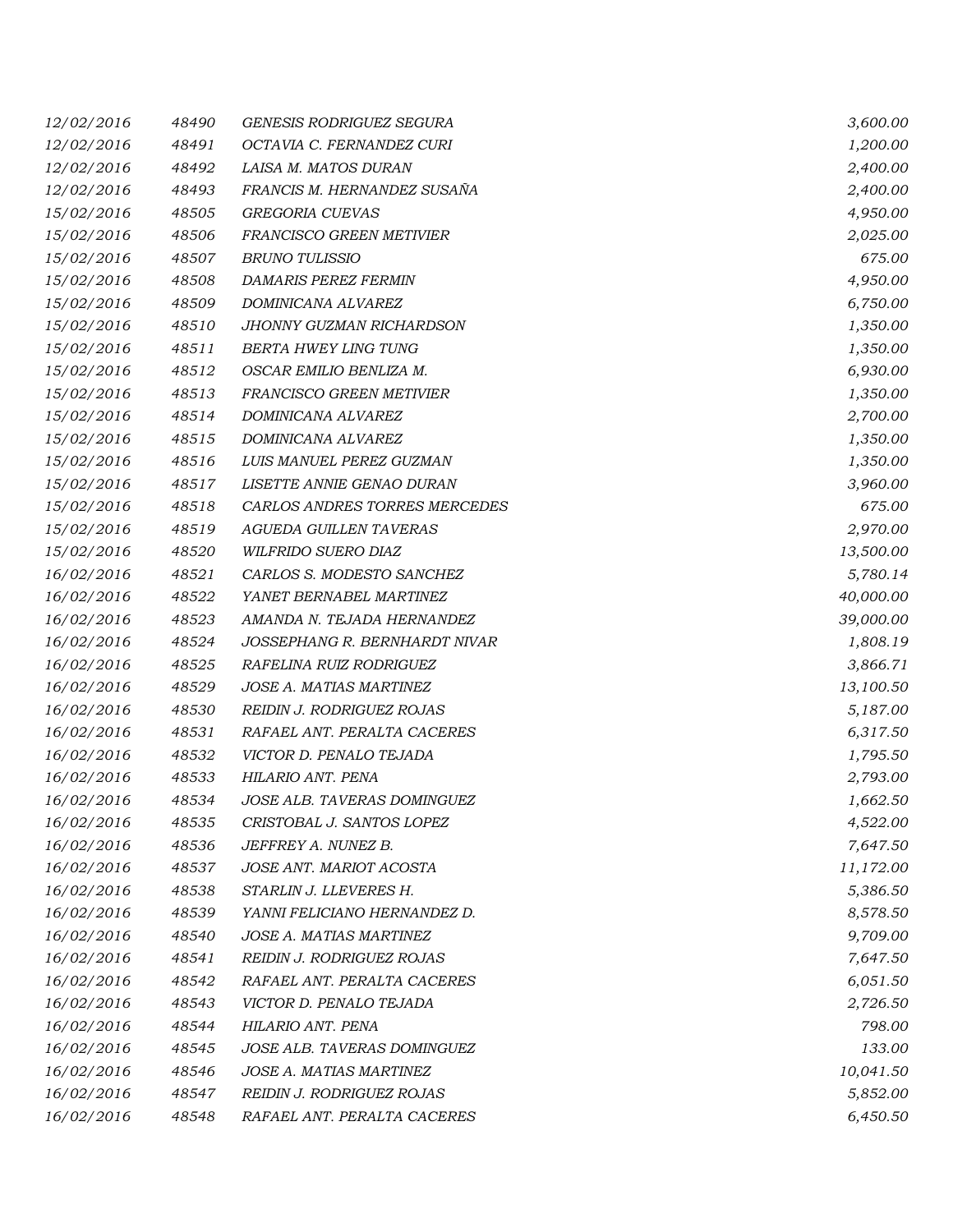| 16/02/2016 | 48549 | VICTOR D. PENALO TEJADA          | 2,660.00  |
|------------|-------|----------------------------------|-----------|
| 16/02/2016 | 48550 | HILARIO ANT. PENA                | 997.50    |
| 16/02/2016 | 48551 | JOSE ALB. TAVERAS DOMINGUEZ      | 1,064.00  |
| 16/02/2016 | 48552 | LUIS A. PIMENTEL ROSSO           | 2,061.50  |
| 16/02/2016 | 48553 | JOSE LUIS SUSANA SIME            | 5,453.00  |
| 16/02/2016 | 48556 | DARCY MARGARITA PUELLO MENDEZ    | 990.00    |
| 17/02/2016 | 48568 | MARTHA C, DIAZ VILLAFANA         | 15,000.00 |
| 17/02/2016 | 48570 | VICTOR ML. PEREZ FRAGOSO         | 2,152.40  |
| 17/02/2016 | 48571 | JHONNY GUZMAN RICHARDSON         | 675.00    |
| 17/02/2016 | 48572 | JHONNY GUZMAN RICHARDSON         | 1,350.00  |
| 17/02/2016 | 48573 | JHONNY GUZMAN RICHARDSON         | 2,700.00  |
| 17/02/2016 | 48574 | ANGEL Y. SANTANA SMITH           | 665.00    |
| 17/02/2016 | 48575 | CARLOS ML. GUERRERO GERMOSEN     | 332.50    |
| 17/02/2016 | 48576 | ERNESTO ROQUEZ HERNANDEZ         | 14,430.50 |
| 18/02/2016 | 48592 | SOTERO PERALTA & ASOCIADOS SRL   | 43,040.00 |
| 18/02/2016 | 48594 | JHANINA J. RODRIGUEZ SANTANA     | 1,980.00  |
| 18/02/2016 | 48595 | <b>JOSE ARTURO URIBE EFRES</b>   | 87,217.32 |
| 19/02/2016 | 48615 | PROVIDENCIA E. MONTAS DE DURAN   | 9,800.00  |
| 19/02/2016 | 48616 | CARMEN L. CRUZ SANCHEZ           | 9,800.00  |
| 19/02/2016 | 48617 | RAFAEL ANT. GARCIA               | 41,926.30 |
| 19/02/2016 | 48618 | NORA C. RONE P.                  | 15,000.00 |
| 19/02/2016 | 48619 | CALIXTO MEDINA CUEVAS            | 5,000.00  |
| 19/02/2016 | 48620 | ANA M. RODRIGUEZ SALADO          | 8,700.00  |
| 19/02/2016 | 48621 | RAFAEL A. CALERO ROJAS           | 3,500.00  |
| 19/02/2016 | 48622 | MARIA NELLY BAEZ A.              | 5,000.00  |
| 19/02/2016 | 48623 | TERESA DE LA CRUZ LEONARDO       | 6,000.00  |
| 19/02/2016 | 48624 | DIGNA R. ALMONTE FERNANDEZ       | 26,000.00 |
| 19/02/2016 | 48625 | CRUZ A. SILVIA TREMOLS           | 14,583.34 |
| 19/02/2016 | 48626 | ANTONIA DOLORES CABA             | 12,348.00 |
| 19/02/2016 | 48627 | MARIA E. VASQUEZ P.              | 15,944.45 |
| 19/02/2016 | 48628 | CELESTE A. OVIEDO O.             | 3,000.00  |
| 19/02/2016 | 48629 | PORFIRIO ESTEVEZ CANELA          | 21,500.00 |
| 19/02/2016 | 48630 | RAMON E. BAEZ RODRIGUEZ          | 7,000.00  |
| 19/02/2016 | 48631 | LORENZA G. CORNELIO Y C.         | 20,000.00 |
| 19/02/2016 | 48632 | MIGUEL A. RUIZ BRACHE            | 15,000.00 |
| 19/02/2016 | 48633 | MARIA DEL C. GUZMAN GONZALEZ     | 5,000.00  |
| 19/02/2016 | 48634 | YOLANDE DARDENNE VDA. CRUZ       | 8,000.00  |
| 19/02/2016 | 48635 | DIEGO DE LA CRUZ GOMEZ           | 16,000.00 |
| 19/02/2016 | 48636 | CLARA M. SOSA DE BUENO           | 5,975.82  |
| 19/02/2016 | 48637 | MARGARITA HIDALGO                | 4,122.20  |
| 19/02/2016 | 48638 | MERCEDES ALT. PASCAL SUERO       | 4,000.00  |
| 19/02/2016 | 48639 | RAFAELA A. DEL C. CASIMIRO VERAS | 3,072.00  |
| 19/02/2016 | 48640 | NIURKA URENA                     | 3,142.00  |
| 19/02/2016 | 48641 | RAFAEL E. DE LA PAZ              | 3,000.00  |
| 19/02/2016 | 48642 | ANA M. NUNEZ URENA               | 4,000.00  |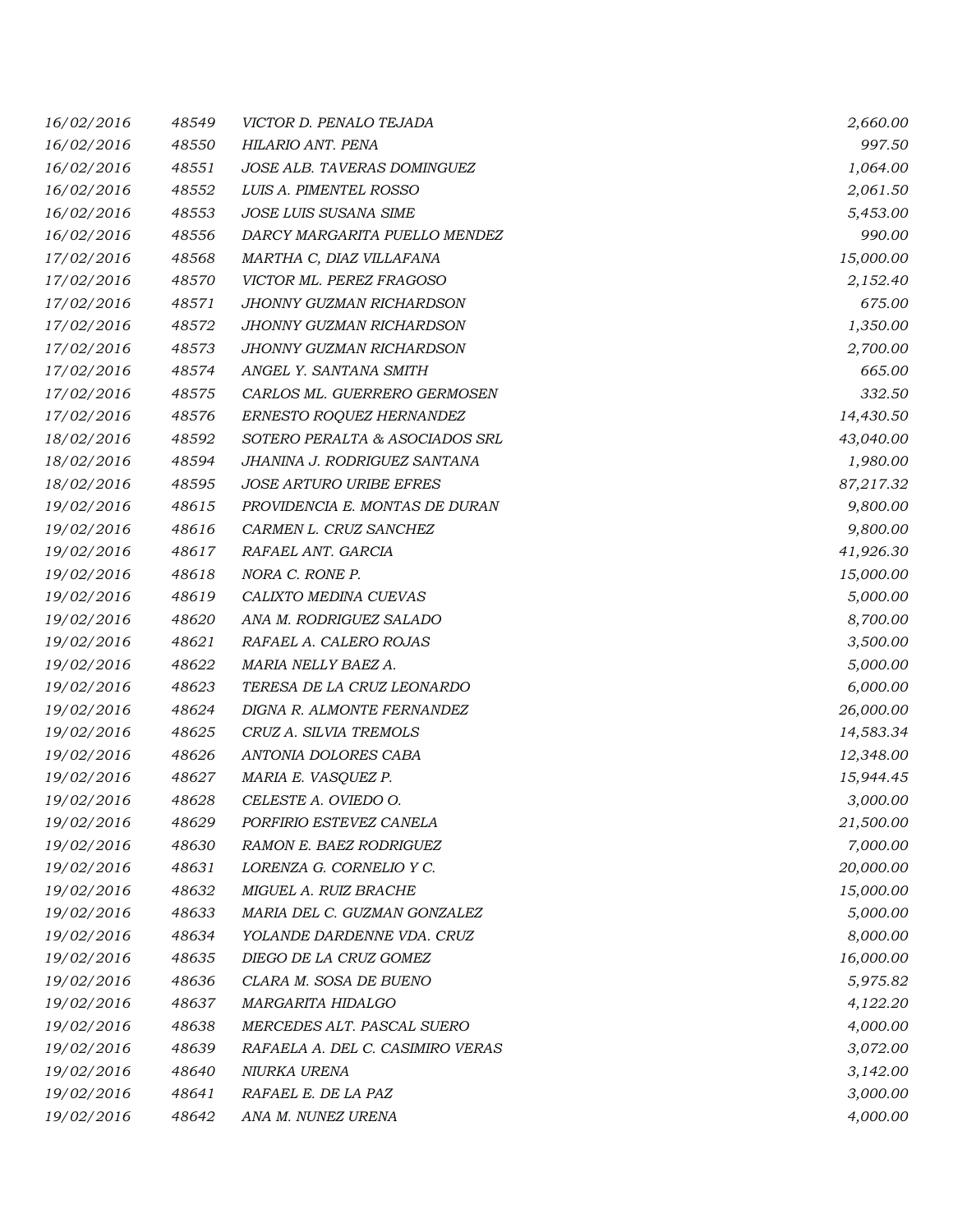| 19/02/2016 | 48643 | MARIA B. HICIANO FELIZ              | 6,141.00  |
|------------|-------|-------------------------------------|-----------|
| 19/02/2016 | 48644 | GERMANIA CASTILLO PENA              | 14,257.93 |
| 19/02/2016 | 48645 | CARMEN B. MERCEDES GARCIA           | 3,000.00  |
| 19/02/2016 | 48646 | ANDRES NUNEZ MERETTE                | 4,000.00  |
| 19/02/2016 | 48647 | GLADYS MERCEDES ASENCIO M.          | 1,743.84  |
| 19/02/2016 | 48648 | <b>MELANIA ROCHTTIS</b>             | 7,938.00  |
| 19/02/2016 | 48649 | ELSA MARIA HERNANDEZ CAMACHO        | 5,000.00  |
| 19/02/2016 | 48650 | CONSEJO DEL PODER JUDICIAL          | 2,082.58  |
| 23/02/2016 | 48651 | GRAL. ROBERTO M. RAMIREZ MARTINEZ   | 12,466.66 |
| 23/02/2016 | 48652 | RHINA MONTILLA BRITO                | 1,750.00  |
| 23/02/2016 | 48653 | ARIEL A. VOLQUEZ MATOS              | 1,750.00  |
| 23/02/2016 | 48654 | FRANSHESCA O. CORCINO E.            | 1,000.00  |
| 23/02/2016 | 48655 | VICTORIA I. FRIAS ANGELES DE CUEVAS | 1,000.00  |
| 23/02/2016 | 48656 | <b>LEONCIO MORALES</b>              | 850.00    |
| 23/02/2016 | 48657 | <b>ANTONIO MARTINEZ</b>             | 3,500.00  |
| 23/02/2016 | 48658 | JOSE I. DONE CORDERO                | 2,200.00  |
| 23/02/2016 | 48659 | LUIS FERNANDO VASQUEZ               | 2,400.00  |
| 23/02/2016 | 48660 | MANUEL A. SANCHEZ MARTE             | 3,000.00  |
| 23/02/2016 | 48661 | LUIS ALB. MOSCAT MARTINEZ           | 3,000.00  |
| 23/02/2016 | 48662 | CARMEN DE JESUS DE JS. DE BERNAL    | 1,500.00  |
| 23/02/2016 | 48663 | FIOL D. CABREJA                     | 4,355.56  |
| 23/02/2016 | 48664 | CANDIDA U. GOMEZ CUEVAS             | 2,940.00  |
| 23/02/2016 | 48665 | PETRONILA ALMONTE                   | 15,537.15 |
| 23/02/2016 | 48666 | YRIA F. PENA VDA. READ              | 23,781.34 |
| 23/02/2016 | 48667 | NORMA ALT. JIMENEZ                  | 2,184.00  |
| 23/02/2016 | 48668 | ANA ANTONIA SANTO                   | 2,184.00  |
| 23/02/2016 | 48669 | LILIANA CRUZ MOLINA VARGAS          | 14,700.00 |
| 23/02/2016 | 48670 | BIENVENIDA C. SIERRA FERRERAS       | 3,000.00  |
| 23/02/2016 | 48671 | OCTAVIA REYES BATISTA               | 10,418.49 |
| 23/02/2016 | 48672 | MARIA MAGDALENA SIERRA PEREZ        | 8,933.86  |
| 23/02/2016 | 48673 | BEATRIZ C. SILFA HERNADEZ           | 20,000.00 |
| 23/02/2016 | 48674 | CONSEJO DEL PODER JUDICIAL          | 891.84    |
| 23/02/2016 | 48675 | JORGELINA RODRIGUEZ                 | 5,444.45  |
| 23/02/2016 | 48676 | SUMERGIDA ALVAREZ LAGARES           | 6,563.65  |
| 23/02/2016 | 48677 | MARTA ALT. RAMIREZ FELIZ            | 1,589.56  |
| 23/02/2016 | 48678 | ZUNILDA ALTAGRACIA PENA             | 6,427.35  |
| 23/02/2016 | 48679 | ANGELA TAVERAS MARTE CAPELLAN       | 3,000.00  |
| 23/02/2016 | 48680 | ARIDIO ANT. MERCEDES SONE           | 3,000.00  |
| 23/02/2016 | 48681 | <b>BENJAMIN PEREZ FELIZ</b>         | 5,000.00  |
| 23/02/2016 | 48682 | CLAUDIA ALMONTE                     | 3,000.00  |
| 23/02/2016 | 48683 | MARIA DIVINA GOMEZ TAVERAS          | 3,000.00  |
| 23/02/2016 | 48684 | JOSEFINA DEL P. PINEDA K.           | 6,000.00  |
| 23/02/2016 | 48685 | EDUARDO MEJIA JIMENEZ               | 3,000.00  |
| 23/02/2016 | 48686 | EDUVIGES MA. ACOSTA VARGAS          | 3,000.00  |
| 23/02/2016 | 48687 | ENMANUELA ARIAS MARTINEZ            | 3,000.00  |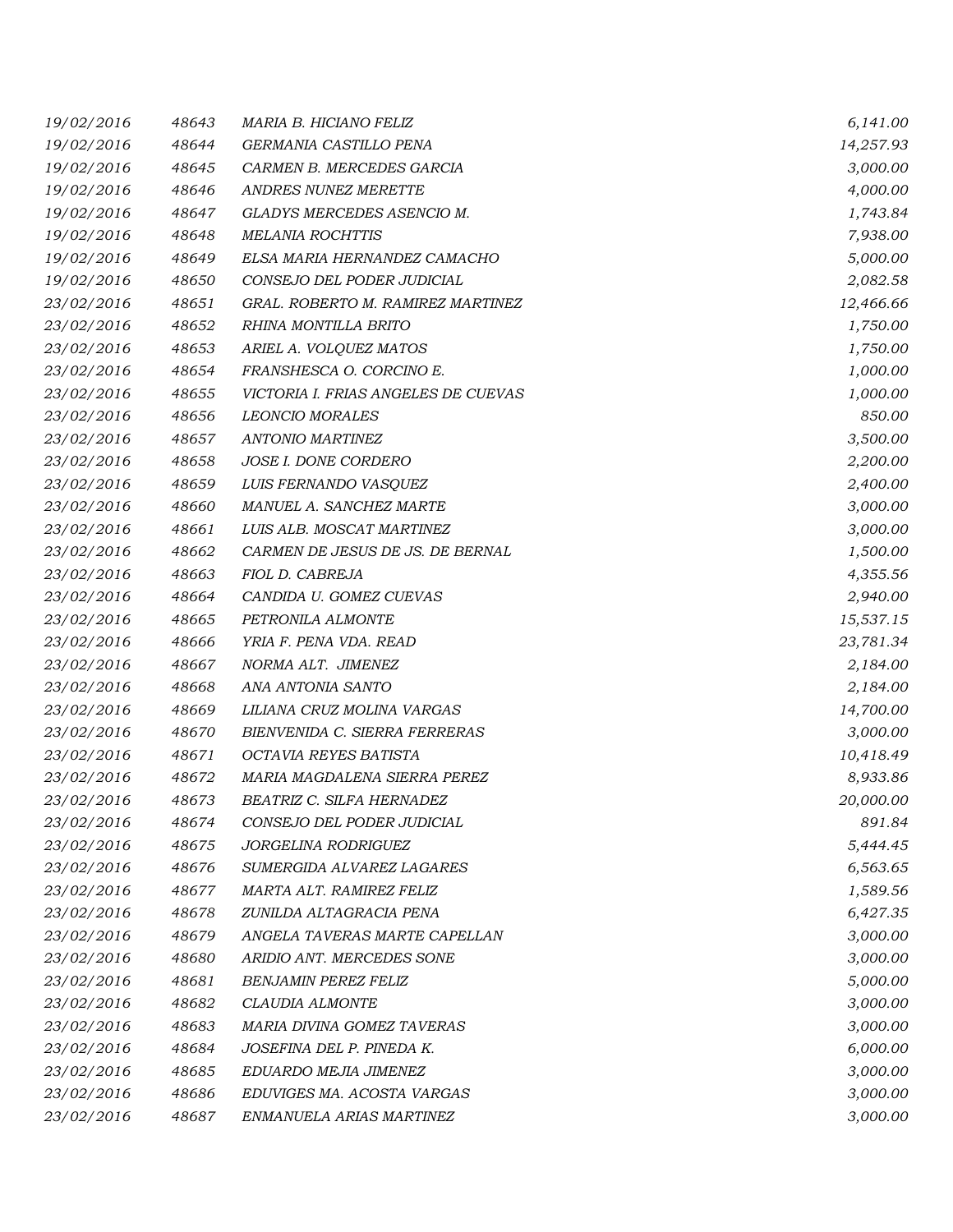| 23/02/2016 | 48688 | FRANCISCO A. LIZARDO GOMEZ                         | 3,000.00   |
|------------|-------|----------------------------------------------------|------------|
| 23/02/2016 | 48689 | FRANCISCO LENDOR SANABIA                           | 3,000.00   |
| 23/02/2016 | 48690 | GERTRUDIS FIGUEROA CRISOSTOMO                      | 3,000.00   |
| 23/02/2016 | 48691 | GIL JOSUE AQUINO                                   | 3,000.00   |
| 23/02/2016 | 48692 | GUILLERMO ESQUEA LARA                              | 3,000.00   |
| 23/02/2016 | 48693 | MARIA ALT. PAULINO DE LOS S.                       | 3,000.00   |
| 23/02/2016 | 48694 | MODESTO ACOSTA VARGAS                              | 3,000.00   |
| 23/02/2016 | 48695 | NEOLFIS WALKIRA FAMILIA MORA                       | 3,000.00   |
| 23/02/2016 | 48696 | RHINA MEDINA GOMEZ                                 | 3,000.00   |
| 23/02/2016 | 48697 | <b>WENDY MONTILLA REYES</b>                        | 3,000.00   |
| 23/02/2016 | 48698 | YUDERKYS RODRIGUEZ N.                              | 3,000.00   |
| 23/02/2016 | 48699 | DIANA ALT. RODRIGUEZ MARTINEZ                      | 6,000.00   |
| 23/02/2016 | 48700 | MARTHA L. ROMAN CORCINO                            | 3,000.00   |
| 23/02/2016 | 48701 | <b>IDELIZA GARCIA MARTINEZ</b>                     | 3,000.00   |
| 23/02/2016 | 48702 | CIVELYS S. MENCIA DEL ROSARIO                      | 3,000.00   |
| 23/02/2016 | 48703 | YUNILSSIS L. ABREU VASQUEZ                         | 3,000.00   |
| 24/02/2016 | 48757 | CONSEJO DE PODER JUDICIAL                          | 891.84     |
| 24/02/2016 | 48758 | MIRIAM ANGOMAS BIDO                                | 1,000.00   |
| 24/02/2016 | 48759 | ELSA LEDESMA NOVAS                                 | 1,000.00   |
| 24/02/2016 | 48760 | YISSEL NUNEZ MARQUEZ                               | 1,000.00   |
| 24/02/2016 | 48761 | ROBERTO ANTONIO REYES TORRES                       | 1,000.00   |
| 24/02/2016 | 48762 | EVALUACIONES PSICOLOGICAS SISTEMICAS EPSI, EIRL    | 123,551.94 |
| 24/02/2016 | 48766 | FELIX SOSA MEJIA                                   | 30,306.87  |
| 24/02/2016 | 48767 | ESTHEL EVANGELISTA DIAZ DIAZ                       | 13,500.00  |
| 24/02/2016 | 48769 | <b>MADEINSA SRL</b>                                | 227,155.55 |
| 24/02/2016 | 48770 | MADEINSA, SRL                                      | 64,560.00  |
| 24/02/2016 | 48771 | <b>MADEINSA SRL</b>                                | 499,301.11 |
| 24/02/2016 | 48772 | MADEINSA, SRL                                      | 69,294.40  |
| 24/02/2016 | 48773 | MADEINSA, SRL                                      | 516,480.00 |
| 24/02/2016 | 48774 | MADEINSA, SRL                                      | 118,360.00 |
| 24/02/2016 | 48775 | SISTEMA DE INYECCION DIESEL, C. POR A. (SINDIESEL) | 129,787.48 |
| 24/02/2016 | 48776 | ROGACI FINANCING & INVESTMENT, SRL                 | 162,032.54 |
| 24/02/2016 | 48777 | ROGACI FINANCING & INVESTMENT, SRL                 | 167,919.25 |
| 24/02/2016 | 48778 | ROGACI FINANCING & INVESTMENT, SRL                 | 82,067.80  |
| 24/02/2016 | 48779 | SILOSA, C. POR A.                                  | 164,135.59 |
| 24/02/2016 | 48780 | SILOSA, C. POR A.                                  | 89,225.93  |
| 24/02/2016 | 48781 | SILOSA, C. POR A.                                  | 79,076.73  |
| 24/02/2016 | 48782 | <b>LIMPIEZA EXPRESS</b>                            | 73,168.00  |
| 24/02/2016 | 48783 | <b>LIMPIEZA EXPRESS</b>                            | 77,472.00  |
| 24/02/2016 | 48784 | <b>LIMPIEZA EXPRESS</b>                            | 132,220.34 |
| 24/02/2016 | 48785 | ASCENSORES OMEGA DEL CARIBE                        | 2,735.59   |
| 24/02/2016 | 48786 | REFRIMARTE Y/O NELSON R. MARTE D.                  | 19,368.00  |
| 24/02/2016 | 48787 | FRANCISCO MARTINEZ                                 | 9,500.00   |
| 24/02/2016 | 48788 | SIMON DE JESUS PAULINO                             | 9,500.00   |
| 24/02/2016 | 48789 | DIONNIS DEL CARMEN TAVARES ESPINAL                 | 11,020.00  |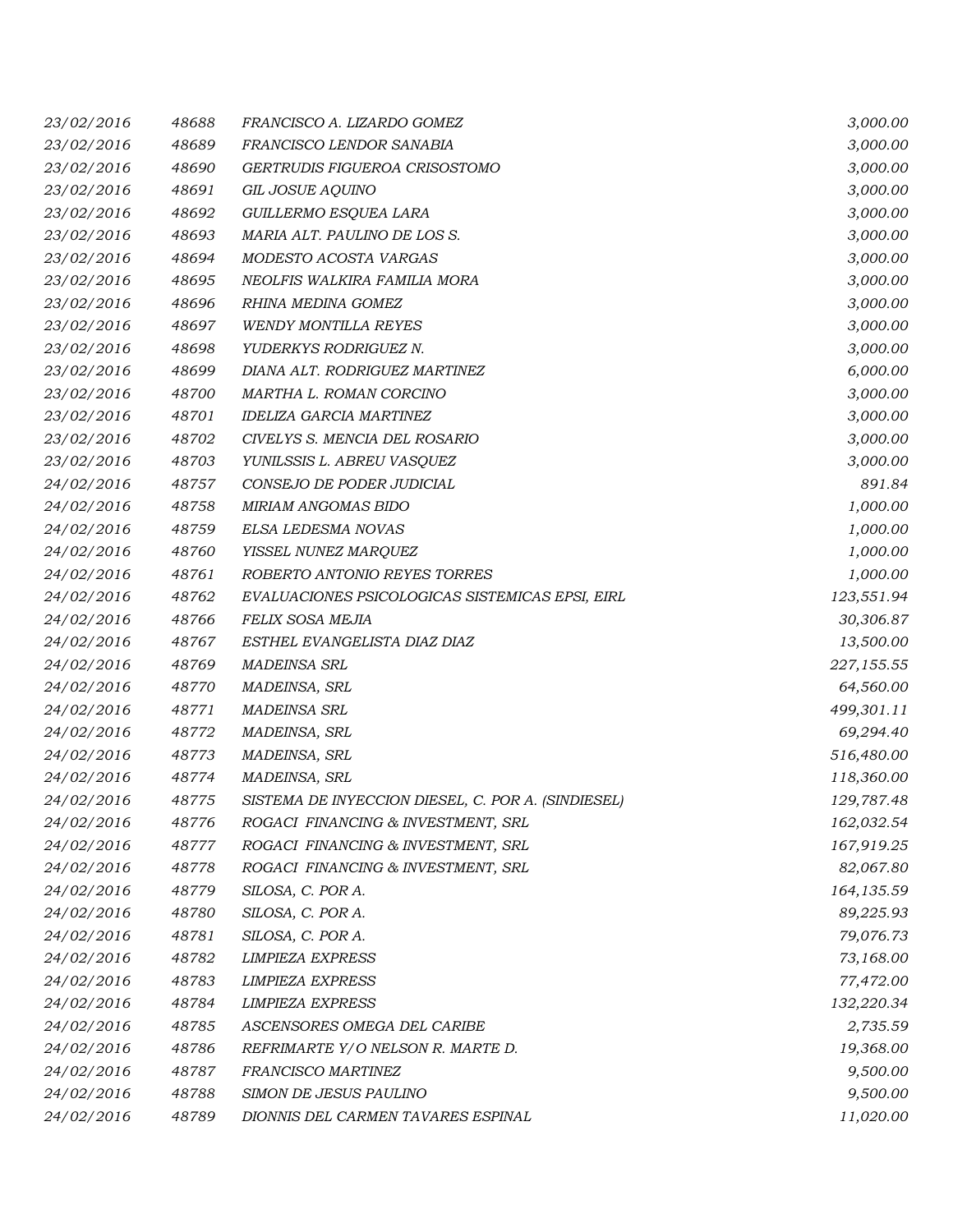| 24/02/2016 | 48790 | ELBIO MIGUEL MOREAUX VERAS                         | 6,379.66     |
|------------|-------|----------------------------------------------------|--------------|
| 24/02/2016 | 48791 | TECNAS, C. POR A.                                  | 19,368.00    |
| 24/02/2016 | 48792 | A.B. INDUSTRIAL SUPPLY CORP.                       | 8,206.78     |
| 24/02/2016 | 48793 | INTER-CON SECURITY SYSTEMS, (DR) S.R.L.            | 1,187,897.03 |
| 24/02/2016 | 48794 | ASCENSORES OMEGA DEL CARIBE                        | 3,647.46     |
| 24/02/2016 | 48795 | HORWATH, SOTERO PERALTA & ASOCIADOS                | 43,040.00    |
| 24/02/2016 | 48796 | INST. NAC. DE AGUA POT. Y ALC. INAPA               | 77,000.00    |
| 24/02/2016 | 48797 | SOLUC. INT. DE SERV. DE APOYO A LA SALUD (SISALUD) | 19,039.72    |
| 24/02/2016 | 48798 | GLOBAL IMAGING PRODUCTS SRL                        | 402,424.00   |
| 24/02/2016 | 48799 | SECURITY DEVELOPMENT CORP., SRL, (SEDECORP)        | 3,228.00     |
| 24/02/2016 | 48800 | COOP. DE SERVS. Y PROD. MULT. (COOFALCONDO), INC.  | 6,982.50     |
| 24/02/2016 | 48801 | EDITORA JUDICIAL, SRL                              | 107,947.64   |
| 24/02/2016 | 48802 | RIKLIN NELSON PENA TREMOLS                         | 28,500.00    |
| 24/02/2016 | 48803 | PEDRO FERNANDEZ BATISTA                            | 2,850.00     |
| 24/02/2016 | 48804 | PROMOCIONES RADIALES ARIAS                         | 8,050.85     |
| 24/02/2016 | 48805 | EXODO SOLUCIONES, SRL                              | 12,072.18    |
| 24/02/2016 | 48806 | TECNIPISOS, S. A.                                  | 327,902.13   |
| 24/02/2016 | 48807 | SYNTES, S.R. L.                                    | 13,913.79    |
| 24/02/2016 | 48808 | SYNTES, S. R. L.                                   | 17,108.40    |
| 24/02/2016 | 48809 | TECNIPISOS, S. A.                                  | 244,995.11   |
| 24/02/2016 | 48810 | TECNIPISOS, S. A.                                  | 30,683.95    |
| 24/02/2016 | 48811 | TECNIPISOS, S. A.                                  | 61,366.65    |
| 24/02/2016 | 48812 | ROGACI FINANCING & INVESTMENT, SRL                 | 47,599.33    |
| 24/02/2016 | 48813 | SILOSA, C. POR A.                                  | 132,180.60   |
| 24/02/2016 | 48814 | VITALIA JARDINERIA, S.R.L.                         | 40,888.00    |
| 24/02/2016 | 48815 | EXODO SOLUCIONES, SRL                              | 343,168.68   |
| 24/02/2016 | 48816 | JUAN ML. GUERRERO DE JESUS                         | 90,000.00    |
| 24/02/2016 | 48817 | MANUEL ULISES BONNELLY                             | 45,000.00    |
| 24/02/2016 | 48818 | RAFAEL A. MORETA CASTILLO                          | 53,389.83    |
| 24/02/2016 | 48819 | ARISTIDES RAMIREZ MUNOZ                            | 76,500.00    |
| 24/02/2016 | 48820 | NELSON ANT. JEREZ PAULINO                          | 20,000.00    |
| 24/02/2016 | 48821 | TERESA ONDINA HERNANDEZ MARTINEZ                   | 8,100.00     |
| 24/02/2016 | 48822 | <b>JUANA REYES</b>                                 | 4,000.00     |
| 24/02/2016 | 48823 | JULIAN RODRIGUEZ MATEO                             | 4,000.00     |
| 24/02/2016 | 48824 | EVANGELIO SENA                                     | 1,800.00     |
| 24/02/2016 | 48825 | MARIA FRANCISCA ALCANTARA                          | 1,000.00     |
| 24/02/2016 | 48826 | ROSA BAEZ DE FERRERAS                              | 4,000.00     |
| 24/02/2016 | 48827 | DR. PAUL BELLO NAVARRO                             | 12,500.00    |
| 24/02/2016 | 48828 | LEDA MARIA FELIZ                                   | 3,600.00     |
| 24/02/2016 | 48829 | MILADYS MATEO FLORIAN                              | 600.00       |
| 24/02/2016 | 48830 | BOLIVIA MELO SEGURA DE BALLAST                     | 1,500.00     |
| 24/02/2016 | 48831 | THELMA ACOSTA BATISTA DE PENA                      | 5,000.00     |
| 24/02/2016 | 48832 | ESTEBAN SANCHEZ DIAZ                               | 13,500.00    |
| 24/02/2016 | 48833 | ROGELIO VINICIO VASQUEZ                            | 6,930.00     |
| 24/02/2016 | 48834 | PEDRO ANTONIO MANCEBO NIN                          | 6,000.00     |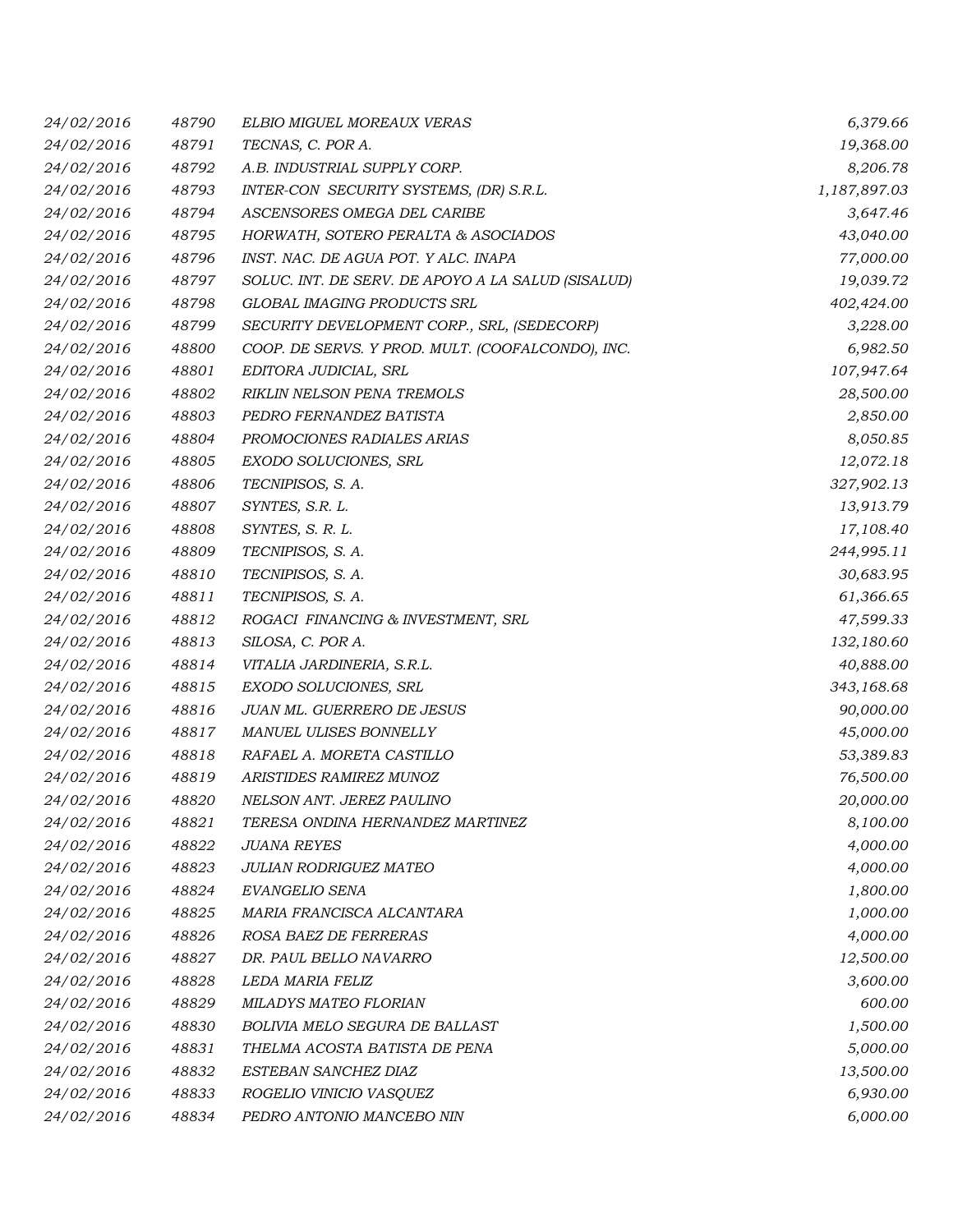| 24/02/2016 | 48835 | ANDREA VICTORVINA FERNANDEZ ROJAS                    | 15,000.00  |
|------------|-------|------------------------------------------------------|------------|
| 24/02/2016 | 48836 | LIGA DEP. ABORIGEN, INC. O RAFAEL F. SAVINON P.      | 34,000.00  |
| 24/02/2016 | 48837 | CLUB DEP. SOCIAL Y CULTURAL DE VILLA FRANCISCA, INC. | 5,000.00   |
| 24/02/2016 | 48838 | LUIS E. FLORENTINO LORENZO                           | 29,353.50  |
| 24/02/2016 | 48839 | ANDREA BRUNILDA GUTIERREZ BELLO                      | 20,000.00  |
| 24/02/2016 | 48840 | ROSA MILTEA TRIGO GONZALEZ                           | 5,490.00   |
| 24/02/2016 | 48841 | MAYRA HIDELFONZA URENA SANCHEZ                       | 6,300.00   |
| 24/02/2016 | 48842 | KELVIZ JOSE PARRA                                    | 40,500.00  |
| 24/02/2016 | 48843 | ASOC. DOM. PARA EL DESARROLLO DE LA MUJER            | 31,350.00  |
| 24/02/2016 | 48844 | NIDIA ALTAGRACIA BORGES                              | 48,400.00  |
| 24/02/2016 | 48845 | JUANA NUNEZ PLACENCIA                                | 16,706.25  |
| 24/02/2016 | 48846 | COOP. DE SERVS. Y PROD. MULT. (COOFALCONDO, INC.)    | 15,500.00  |
| 24/02/2016 | 48847 | MARCOS CASSO                                         | 30,000.00  |
| 24/02/2016 | 48848 | JOSE S. ALMONTE H. Y/O BELKY SALDIVAR DE LA C.       | 7,500.00   |
| 24/02/2016 | 48849 | VENTURA PEGUERO MARIA                                | 5,445.00   |
| 24/02/2016 | 48850 | RAMONA MODESTA ROJAS DE DE LOS SANTOS                | 5,850.00   |
| 24/02/2016 | 48851 | LUIS GERMAN ROSARIO GARCIA                           | 2,700.00   |
| 24/02/2016 | 48852 | JOSE ANT. HOLGUIN                                    | 4,500.00   |
| 24/02/2016 | 48853 | <b>OLIMPIA PENA</b>                                  | 7,000.00   |
| 24/02/2016 | 48854 | ANTONIO ELAGUITO SERRATA JIMENEZ                     | 6,750.00   |
| 24/02/2016 | 48855 | ANATOLIA TORIBIO ACOSTA DE CABREJA                   | 5,400.00   |
| 24/02/2016 | 48856 | BERNARDA POLANCO LAMI                                | 5,998.50   |
| 24/02/2016 | 48857 | MARCOS ANT. VARGAS B.                                | 9,000.00   |
| 24/02/2016 | 48858 | GABRIEL ENMANUEL HURTADO SANTOS                      | 20,999.79  |
| 24/02/2016 | 48859 | SANTIAGO SIME                                        | 7,999.20   |
| 24/02/2016 | 48860 | DONATILA HERNANDEZ DE MARTINEZ                       | 6,000.00   |
| 24/02/2016 | 48861 | <b>ISABEL MILEDYS PEREZ</b>                          | 5,400.00   |
| 24/02/2016 | 48862 | AGRIPINA RIVERA L.                                   | 1,500.00   |
| 24/02/2016 | 48863 | RAFAEL ANT. SANTANA ALBUEZ                           | 11,999.70  |
| 24/02/2016 | 48864 | ADRIANA I. OGANDO LORENZO                            | 34,999.20  |
| 24/02/2016 | 48865 | <b>JAVIER CALDERON HERNANDEZ</b>                     | 35,399.70  |
| 24/02/2016 | 48866 | <b>JAVIER ERNESTO CALDERON</b>                       | 20,059.20  |
| 24/02/2016 | 48867 | INMOBILIARIA CAROLINA, S. A.                         | 26,388.62  |
| 24/02/2016 | 48868 | CARLOS SILVERIO NUNEZ                                | 312,558.75 |
| 24/02/2016 | 48869 | JULIO DEL ROSARIO MEJIA                              | 6,250.00   |
| 24/02/2016 | 48870 | FELIX SOSA MEJIA                                     | 333,375.57 |
| 24/02/2016 | 48871 | RAMON OCTAVIO ALVAREZ                                | 2,000.00   |
| 24/02/2016 | 48872 | ANIBAL CALVO ROMAN                                   | 6,000.00   |
| 24/02/2016 | 48873 | CARLOS AMIRO FINKE                                   | 8,000.00   |
| 24/02/2016 | 48874 | HERMINIA LA PAZ PERALTA                              | 8,000.00   |
| 24/02/2016 | 48875 | PASCUAL TEJADA CRUZ                                  | 4,000.50   |
| 24/02/2016 | 48876 | AQUINO CUEVAS GONZALEZ                               | 7,200.00   |
| 24/02/2016 | 48877 | <b>JUAN BAUTISTA PEGUERO</b>                         | 3,000.00   |
| 24/02/2016 | 48878 | RAMON MARIA VELOZ RAMIREZ                            | 6,000.00   |
| 24/02/2016 | 48879 | RAFAELA MONTILLA DE PEREZ                            | 6,000.00   |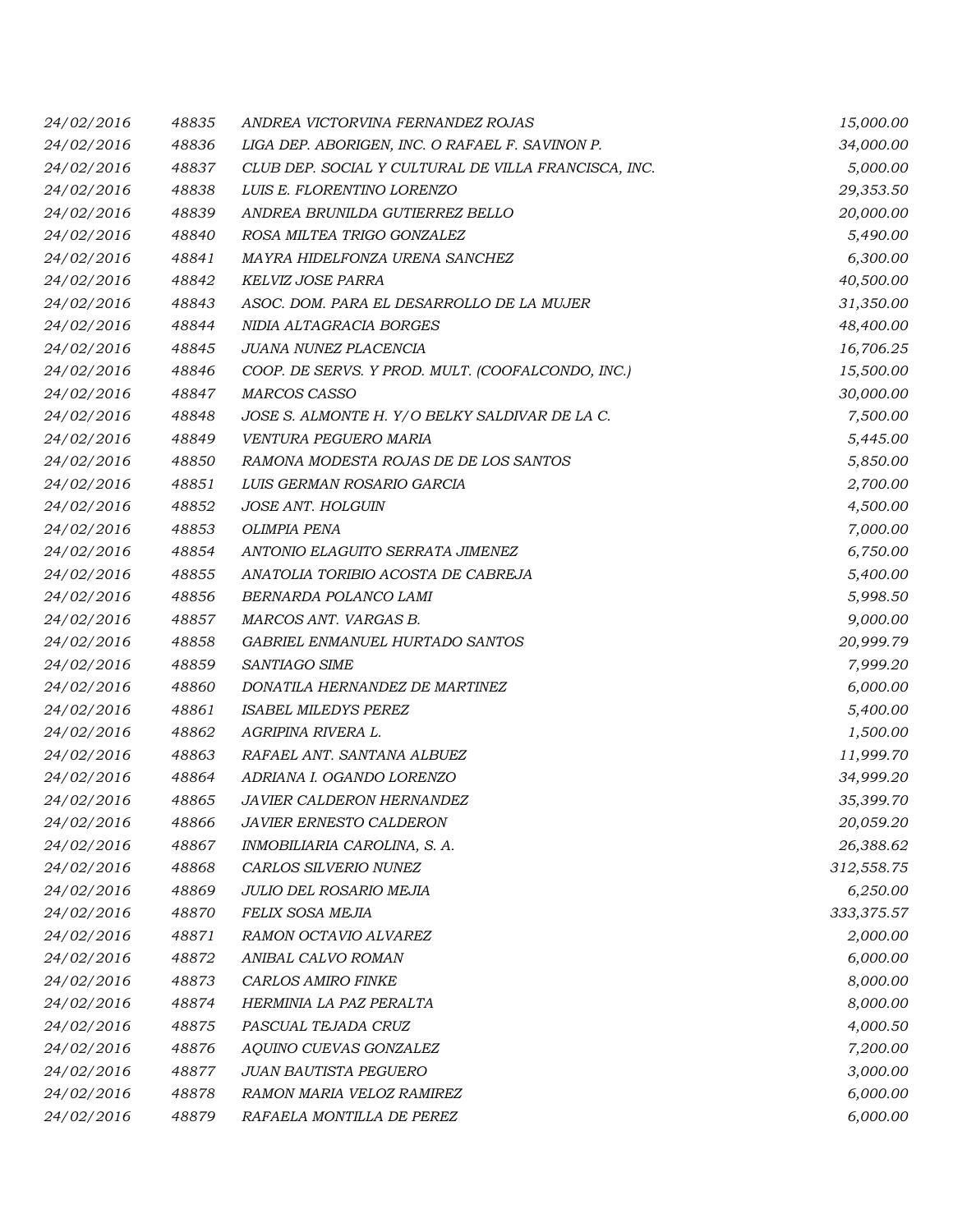| 24/02/2016 | 48880 | PASCUAL CABRAL SANTA                     | 2,100.00  |
|------------|-------|------------------------------------------|-----------|
| 24/02/2016 | 48881 | LUIS PINA LEBRON                         | 4,995.00  |
| 24/02/2016 | 48882 | JOSE ALT. BAEZ PIMENTEL                  | 3,750.00  |
| 24/02/2016 | 48883 | <b>MAYRA MINLLETY</b>                    | 9,000.00  |
| 24/02/2016 | 48884 | <b>BORIS RAMON TEJEDA LORA</b>           | 6,930.00  |
| 24/02/2016 | 48885 | DR. ALBERTO CHAHIN MUFFDY                | 14,400.00 |
| 24/02/2016 | 48886 | LEONIDAS CARABITOS R. DE SOTO            | 7,000.00  |
| 24/02/2016 | 48887 | ANA FRANCISCA MONTAS DUVERGE DE GARCIA   | 15,000.30 |
| 24/02/2016 | 48888 | FULGENCIO MARCELO ABREU                  | 10,000.00 |
| 24/02/2016 | 48889 | FRANCISCO ALEIXIS RODRIGUEZ PEREZ        | 8,010.00  |
| 24/02/2016 | 48890 | PAULINO AMILCAR REYES ROSARIO            | 14,287.50 |
| 24/02/2016 | 48891 | <b>LINK POZO REYES</b>                   | 18,000.00 |
| 24/02/2016 | 48892 | SIQUIO NG DE LA ROSA                     | 35,000.00 |
| 24/02/2016 | 48893 | BESTHEDA OLIVO DE R.                     | 7,000.00  |
| 24/02/2016 | 48894 | CARLOS RAFAEL OVALLE                     | 5,500.00  |
| 24/02/2016 | 48895 | <b>ADRIANO RONDON</b>                    | 6,500.00  |
| 24/02/2016 | 48896 | MARGARITA ROSARIO HERNANDEZ              | 5,548.50  |
| 24/02/2016 | 48897 | <b>FABIA ROQUE HERNANDEZ</b>             | 10,000.00 |
| 24/02/2016 | 48898 | ABEL GONZALEZ RAPOSO                     | 18,675.00 |
| 24/02/2016 | 48899 | MINERVA ALTAGRACIA PENA                  | 3,501.00  |
| 24/02/2016 | 48900 | JOSE RAMON DE LA CRUZ                    | 19,998.00 |
| 24/02/2016 | 48901 | BIENVENIDO EVELINO NORMAN CORADIN        | 6,000.00  |
| 24/02/2016 | 48902 | ADA YILDA FORTUNA REYES                  | 7,000.00  |
| 24/02/2016 | 48903 | YULISA ERCILIA FLORENTINO MATEO          | 7,200.00  |
| 24/02/2016 | 48904 | PLINIO VICENTE MONTERO                   | 7,200.00  |
| 24/02/2016 | 48905 | CLARA JOSEFINA BUTTEN VARONA             | 4,000.00  |
| 24/02/2016 | 48906 | NORBERTO REMIGIO GUERRERO NATERA         | 10,000.00 |
| 24/02/2016 | 48907 | SERVIO CEDENO PEPEN                      | 19,999.80 |
| 24/02/2016 | 48908 | DIONISIO MARTINEZ DEL RIO                | 10,800.00 |
| 24/02/2016 | 48909 | GUIDO ANTONIO JIMENEZ NUNEZ              | 9,450.00  |
| 24/02/2016 | 48910 | CARMELO CEDENO MEJIA                     | 14,000.00 |
| 24/02/2016 | 48911 | CELESTE A. AYBAR DE VARGAS               | 5,499.90  |
| 24/02/2016 | 48912 | MIGUEL ANGEL REYES PICHARDO              | 54,000.00 |
| 24/02/2016 | 48913 | AYUNTAMIENTO MUNICIPAL DE SABANA IGLESIA | 6,000.00  |
| 24/02/2016 | 48914 | JUAN BAUTISTA NICANOR PINEDA DIAZ        | 36,000.00 |
| 24/02/2016 | 48915 | MANUEL ENRIQUE MARTINEZ ACEVEDO          | 15,000.00 |
| 24/02/2016 | 48916 | PARROQUIA SAN FRANCISCO JAVIER           | 6,000.00  |
| 24/02/2016 | 48917 | RAMONA MILANDA DIAZ PEREZ                | 10,000.00 |
| 24/02/2016 | 48918 | BIENVENIDO CONCEPCION HERNANDEZ          | 40,000.00 |
| 24/02/2016 | 48919 | LUCILA EDILIA ALCANTARA GRULLON          | 12,000.00 |
| 24/02/2016 | 48920 | <b>ALFONSO REYES REYES</b>               | 22,000.00 |
| 24/02/2016 | 48921 | JULIA VILELA VARCARCEL                   | 20,250.00 |
| 24/02/2016 | 48922 | NIEVES DOLORES PAPPATERRA MENDOZA        | 16,200.00 |
| 24/02/2016 | 48923 | JULIO ANIBAL CARVAJAL MEDINA             | 10,000.00 |
| 26/02/2016 | 48968 | ZENONA DEL ROSARIO SANTANA               | 6,141.00  |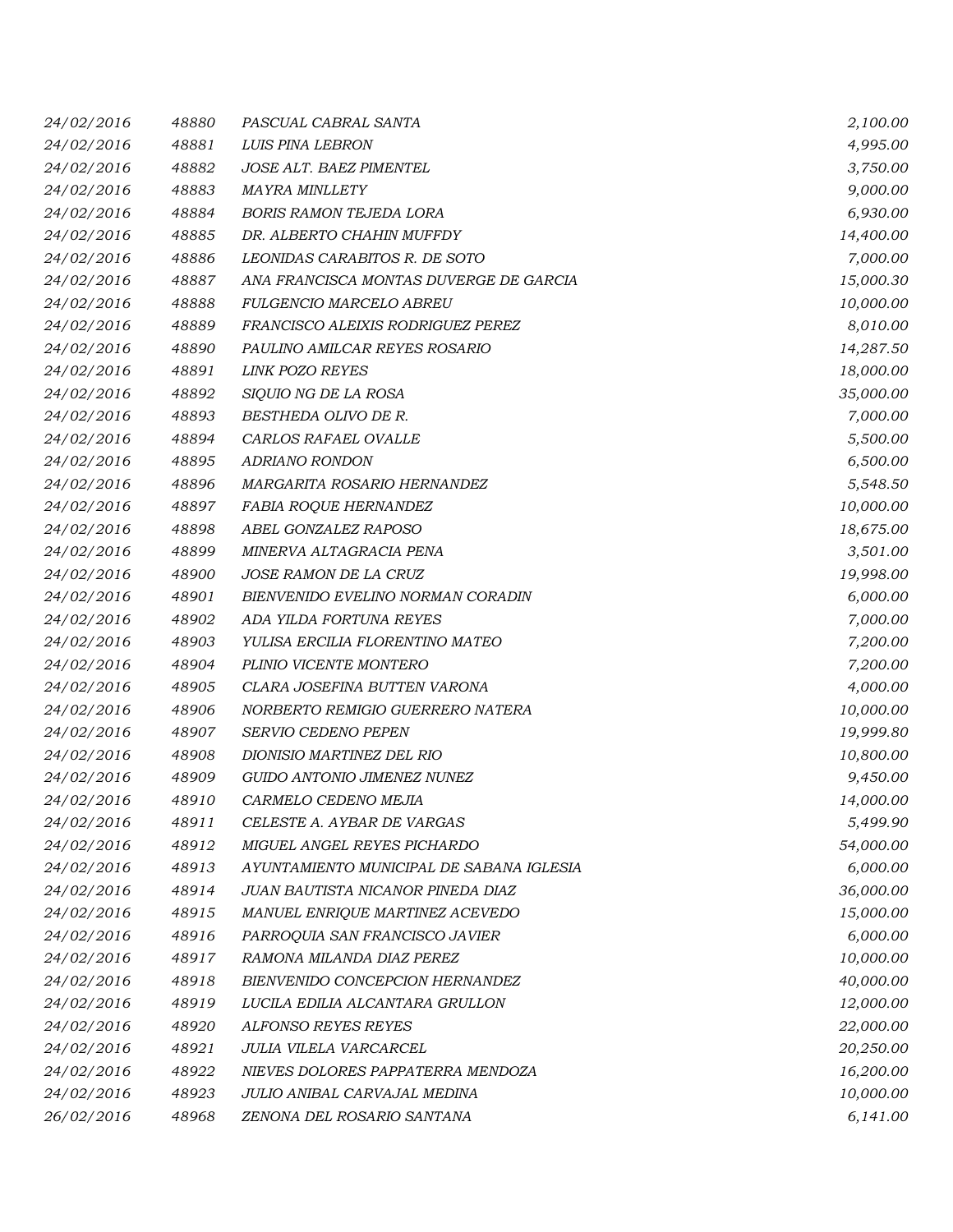| 26/02/2016 | 48967 | <b>JUANA PAULINO NUNEZ</b>        | 5,117.00  |
|------------|-------|-----------------------------------|-----------|
| 26/02/2016 | 48969 | ALEXANDER DE JS. URENA JORGE      | 26,000.00 |
| 26/02/2016 | 48972 | MARIA L. APATANO DE LOS SANTOS    | 7,406.00  |
| 26/02/2016 | 48973 | ANTONIA ABAB Q. VDA. ORTEGA       | 3,072.00  |
| 26/02/2016 | 48976 | ELIGIO ROJAS GONZALEZ             | 1,795.50  |
| 26/02/2016 | 48977 | <b>RAMON E. MADURO</b>            | 1,263.50  |
| 26/02/2016 | 48978 | JUAN MANUEL DEL ORBE MORA         | 1,729.00  |
| 26/02/2016 | 48979 | ADALBERTO VENTURA VENTURA         | 2,327.50  |
| 26/02/2016 | 48980 | WILSON ML. MARTINEZ               | 2,327.50  |
| 26/02/2016 | 48981 | RAFAEL JOSE ALT. TEJADA T.        | 2,327.50  |
| 26/02/2016 | 48982 | JOSE A. MOLINA                    | 1,862.00  |
| 26/02/2016 | 48983 | GELLER A. POLANCO GUTIERREZ       | 2,061.50  |
| 26/02/2016 | 48984 | CARMELO MERETTE MATIAS            | 1,330.00  |
| 26/02/2016 | 48985 | ELVIN E. ESTEVEZ GRULLON          | 1,529.50  |
| 26/02/2016 | 48986 | ISMAEL PERALTA CID                | 1,928.50  |
| 26/02/2016 | 48987 | JUAN R. JIMENEZ MELO              | 1,463.00  |
| 26/02/2016 | 48988 | ANGEL Y. SANTANA SMITH            | 332.50    |
| 29/02/2016 | 49025 | DARLIS ALTAGRACIA EUSEBIO VASQUEZ | 27,434.40 |
| 29/02/2016 | 49026 | ROBINSON ANT. RODRIGUEZ JAQUEZ    | 1,546.08  |
| 29/02/2016 | 49027 | <b>MARISOL SANCHEZ PAEZ</b>       | 3,960.00  |
| 29/02/2016 | 49028 | VICKY M. CHALAS DOCEN             | 9,847.00  |
| 29/02/2016 | 49031 | EGARDO A. ARIAS REYES             | 864.50    |
| 29/02/2016 | 49032 | JUAN MARTINEZ HEREDIA             | 731.50    |
| 29/02/2016 | 49033 | FRANCISCO DOMINGUEZ DIFO          | 798.00    |
| 29/02/2016 | 49034 | CORPORINO ENCARNACION PINA        | 798.00    |
| 29/02/2016 | 49035 | MICHAEL ENCARNACION VALENZUELA    | 2,327.50  |
| 29/02/2016 | 49036 | CARLOS ML. METIVIER MEJIA         | 1,928.50  |
| 29/02/2016 | 49037 | SANTO A. PAULA MATEO              | 2,128.00  |
| 29/02/2016 | 49038 | TEURYS DE LA CRUZ DE LA CRUZ      | 1,330.00  |
| 29/02/2016 | 49039 | SIXTO DE JS. HERRERA CHAVEZ       | 1,130.50  |
| 29/02/2016 | 49040 | PABLO OGANDO ALCANTARA            | 399.00    |
| 29/02/2016 | 49041 | JUAN FCO. PICHARDO ACOSTA         | 532.00    |
| 29/02/2016 | 49042 | <b>SENCION JIMENEZ ROSADO</b>     | 665.00    |
| 29/02/2016 | 49043 | EDWAR R. ROSARIO BATISTA          | 1,197.00  |
| 29/02/2016 | 49044 | NICOLAS REYES ESTEVEZ             | 2,061.50  |
| 29/02/2016 | 49045 | CRISTIAN A. MATEO                 | 1,662.50  |
| 29/02/2016 | 49046 | JOSE R. ROSARIO ANTIGUA           | 1,130.50  |
| 29/02/2016 | 49047 | LIRIA POZO LORENZO                | 1,130.50  |
| 29/02/2016 | 49048 | RAYNIEL E. DE LA ROSA NOVA        | 332.50    |
| 29/02/2016 | 49049 | SANTO ADON                        | 1,662.50  |
| 29/02/2016 | 49050 | JUNIOR ANT. PINEDA GARCIA         | 731.50    |
| 29/02/2016 | 49051 | REYNALDO ORBE REINOSO             | 598.50    |
| 29/02/2016 | 49052 | VICENTE JIMENEZ MEJIA             | 665.00    |
| 29/02/2016 | 49053 | JOSE A. REYES PAULINO             | 798.00    |
| 29/02/2016 | 49054 | JOSE A. ALCANTARA VALENTIN        | 931.00    |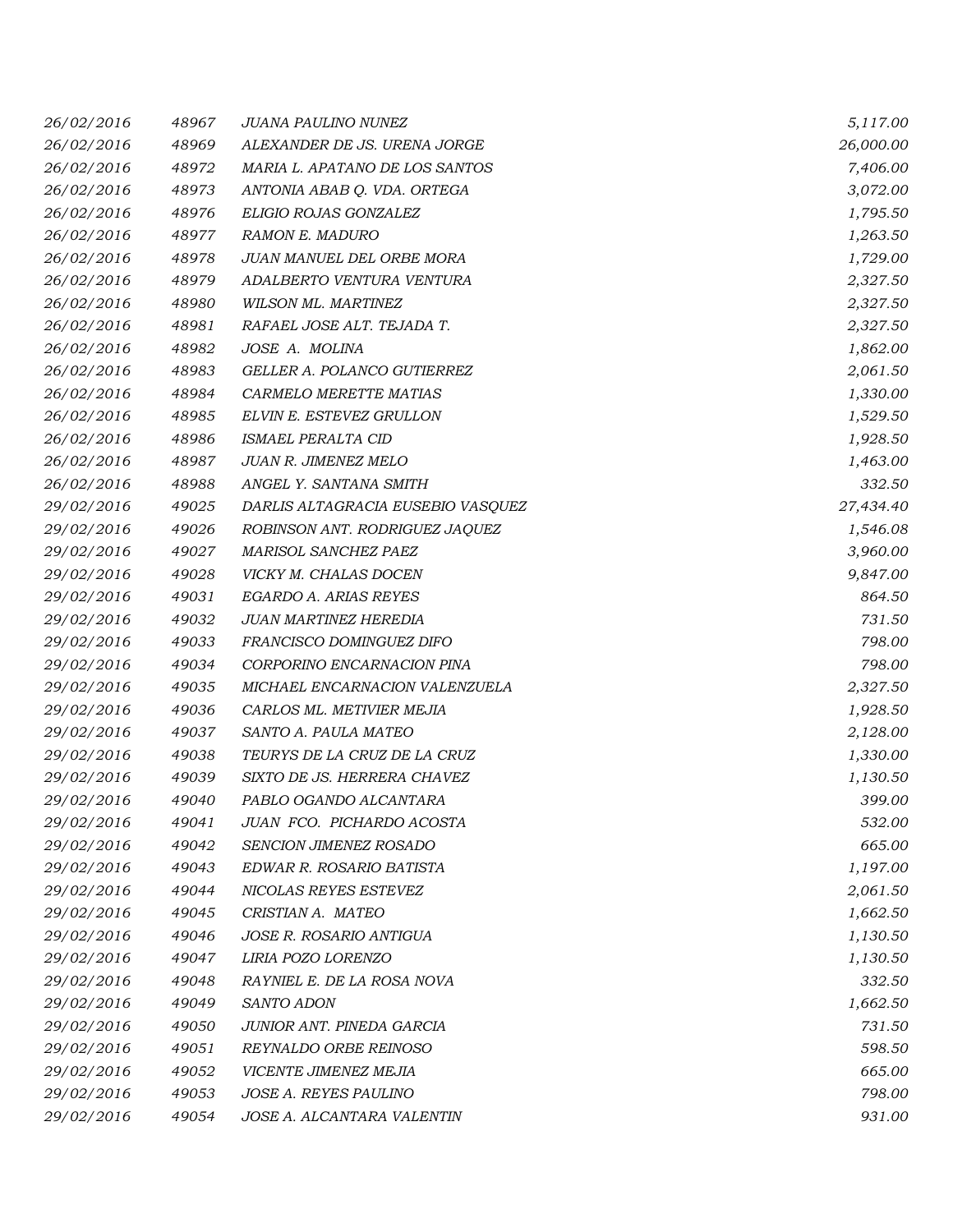| 29/02/2016 | 49055 | <b>WANDER DANIEL ACOSTA POZO</b>   | 931.00       |
|------------|-------|------------------------------------|--------------|
| 29/02/2016 | 49056 | JESUS M. DEL ROSARIO ALMANZAR      | 1,130.50     |
| 29/02/2016 | 49057 | <b>QUEFRIN REYES VALDEZ</b>        | 1,729.00     |
| 29/02/2016 | 49058 | <b>MELVIN RODRIGUEZ TAVERAS</b>    | 465.50       |
| 29/02/2016 | 49059 | RAINIERI CABRERA                   | 133.00       |
| 29/02/2016 | 49063 | RAELVIS O. ARIAS GOMEZ             | 2,098.93     |
| 29/02/2016 | 49100 | HILDA N. SANCHEZ LUNA              | 7,000.00     |
| 29/02/2016 | 49101 | COLECTOR DE IMPUESTOS INTERNOS     | 1,347,991.50 |
| 29/02/2016 | 49102 | COLECTOR DE IMPUESTOS INTERNOS     | 2,886,615.74 |
| 05/02/2016 | 48396 | LICETTE ALT. VELOZ PERALLON        | 16,386.92    |
| 05/02/2016 | 48397 | CLARIS R. POLANCO ROQUE            | 33,151.34    |
| 05/02/2016 | 48398 | WILMAN DIAZ DIAZ                   | 3,278.22     |
| 05/02/2016 | 48399 | RUBEN DARIO HERRERA PEREZ          | 318,427.40   |
| 05/02/2016 | 48400 | AMADA NADIA DEVARES SANCHEZ        | 0.00         |
| 05/02/2016 | 48401 | AMADA NADIA DEVARES SANCHEZ        | 412,868.33   |
| 12/02/2016 | 48453 | ISAMAR ESPINOSA URBAEZ             | 28,837.57    |
| 12/02/2016 | 48454 | GLENY C. SCHEWERER SANCHEZ         | 2,878.91     |
| 12/02/2016 | 48455 | ROSA ALT. DE AZA HERRERA           | 6,991.80     |
| 12/02/2016 | 48456 | JOSEFINA BURGOS FAJARDO            | 4,643.93     |
| 12/02/2016 | 48457 | YOMARIS ROSARIO ESPINAL            | 10,519.71    |
| 12/02/2016 | 48458 | GRISEL PEREZ OZUNA                 | 1,754.00     |
| 12/02/2016 | 48459 | LOANMY ENCARNACION SOTO            | 48,750.00    |
| 12/02/2016 | 48460 | GRISEL PEREZ OZUNA                 | 2,010.00     |
| 12/02/2016 | 48461 | MARYBEL MEJIA ESPINAL              | 25,686.23    |
| 12/02/2016 | 48475 | RUBEN DARIO HERRERA PEREZ          | 200,613.00   |
| 16/02/2016 | 48526 | NOLSI Y. RUIZ TERRERO              | 8,522.00     |
| 16/02/2016 | 48527 | RAMONA VALLEJO PAYANO              | 20,861.62    |
| 16/02/2016 | 48528 | MARYBEL MEJIA ESPINAL              | 36,000.00    |
| 17/02/2016 | 48577 | <b>IVAN J. RODRIGUEZ ALONZO</b>    | 5,947.84     |
| 17/02/2016 | 48578 | JOSEFINA ALT. POLANCO ROSADO       | 4,905.29     |
| 18/02/2016 | 48596 | AMADA NADIA DEVARES SANCHEZ        | 278,696.12   |
| 19/02/2016 | 48614 | SILVIA M. EUSEBIO ARIAS            | 14,963.14    |
| 23/02/2016 | 48706 | AMADA NADIA DEVARES SANCHEZ        | 324,508.13   |
| 23/02/2016 | 48707 | ROSMERY RODRIGUEZ TAVERAS          | 33,793.17    |
| 23/02/2016 | 48708 | ROSMERY RODRIGUEZ TAVERAS          | 48,055.70    |
| 23/02/2016 | 48709 | YOMARIS ROSARIO ESPINAL            | 9,055.65     |
| 23/02/2016 | 48710 | LISADEIDY RIVERA OLIVO             | 2,177.00     |
| 23/02/2016 | 48711 | KEILA M. GOMEZ FANITH              | 7,444.00     |
| 23/02/2016 | 48712 | RAMONA VALLEJO PAYANO              | 7,541.99     |
| 23/02/2016 | 48713 | MARYBEL MEJIA ESPINAL              | 22,500.00    |
| 23/02/2016 | 48714 | ANGELA E. GARCIA ALBERTO           | 5,941.66     |
| 23/02/2016 | 48715 | NANCY A. NINA CASTILLO             | 16,159.59    |
| 23/02/2016 | 48716 | IBELISE DEL C. DE J. RAMIREZ PEREZ | 5,459.32     |
| 23/02/2016 | 48717 | MARYBEL MEJIA ESPINAL              | 5,761.76     |
| 25/02/2016 | 48924 | YISEIDY DEL C. CRUZ SILVESTRE      | 22,366.16    |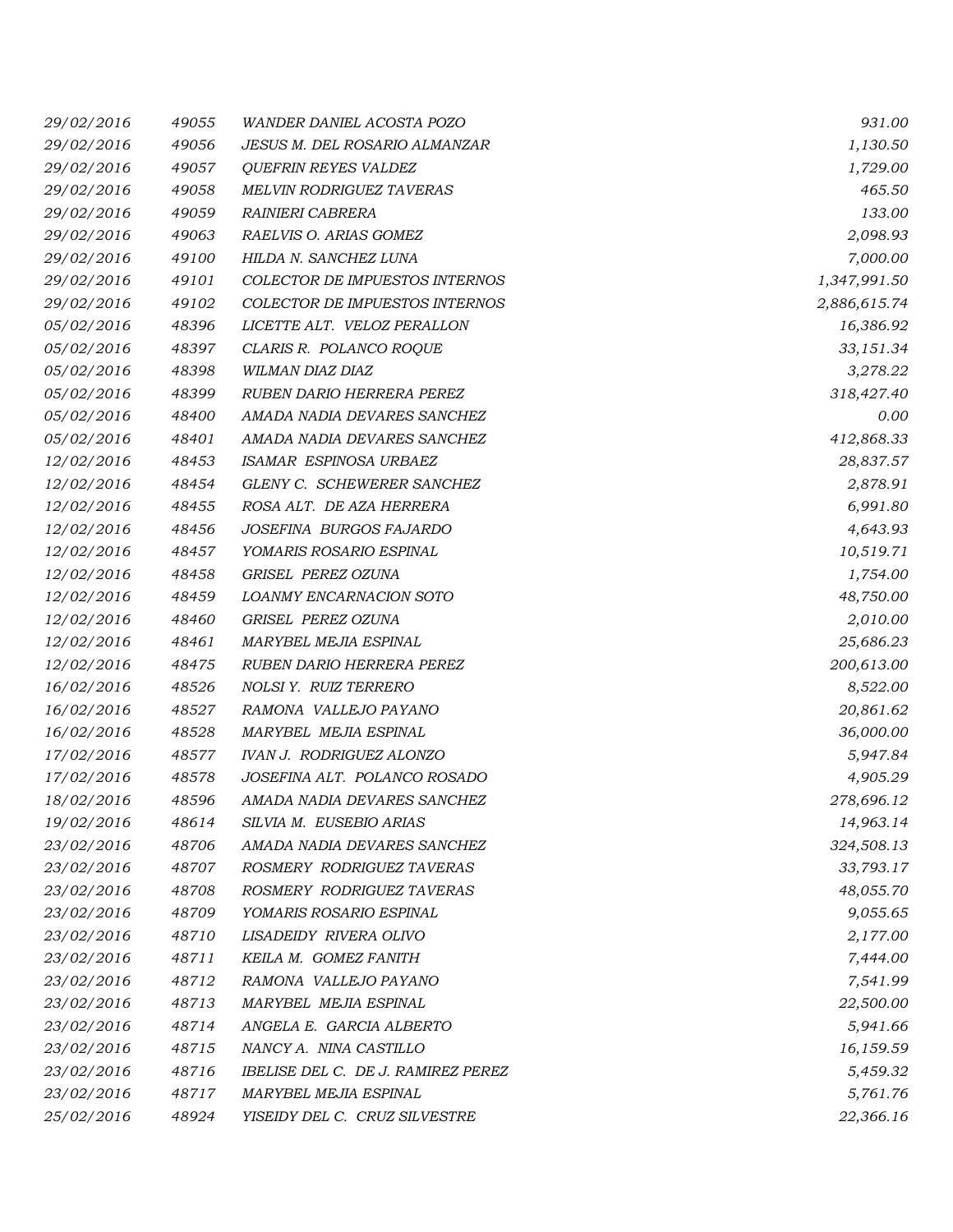| 25/02/2016 | 48925 | MARYBEL MEJIA ESPINAL                         | 8,732.52   |
|------------|-------|-----------------------------------------------|------------|
| 25/02/2016 | 48926 | LUISA M. BONILLA NUNEZ                        | 4,640.90   |
| 26/02/2016 | 48974 | CARMEN L. FARINGTHON HIDALGO                  | 46,716.10  |
| 26/02/2016 | 48989 | YARITZA S. RAMOS REYES                        | 6,069.32   |
| 29/02/2016 | 48990 | JUAN I. BATISTA MENDEZ                        | 246,197.00 |
| 29/02/2016 | 49030 | <b>IVAN J. RODRIGUEZ ALONZO</b>               | 2,518.35   |
| 29/02/2016 | 49064 | AMADA NADIA DEVARES SANCHEZ                   | 309,554.40 |
| 08/02/2016 | 48416 | LUIS N. GOMEZ GIL                             | 600.00     |
| 08/02/2016 | 48417 | MIGUELINA D. CRESPO DIAZ                      | 3,000.00   |
| 08/02/2016 | 48418 | ANA R. DE LEON GUZMAN                         | 1,200.00   |
| 08/02/2016 | 48419 | LORENZO A. VARGAS CRUZ                        | 1,800.00   |
| 08/02/2016 | 48420 | MODESTO R. CAMACHO SANTANA                    | 3,000.00   |
| 08/02/2016 | 48421 | ANA D. ALMANZAR CORONADO                      | 1,200.00   |
| 08/02/2016 | 48422 | ROSA M. ALMONTE FRANCISCO                     | 2,400.00   |
| 08/02/2016 | 48423 | PEDRO J. MARMOLEJOS REYNOSO                   | 4,200.00   |
| 08/02/2016 | 48424 | MAYRA J. DE LA CRUZ LORA                      | 2,400.00   |
| 08/02/2016 | 48425 | FRANCISCO ALB. ANTIGUA PORTUHONDO             | 9,000.00   |
| 08/02/2016 | 48426 | RAYSA M. URBAEZ RUBIO                         | 7,200.00   |
| 08/02/2016 | 48427 | <b>WILSON J. SIERRA FERRERAS</b>              | 1,200.00   |
| 08/02/2016 | 48428 | MIGUEL VALDEZ PEREZ                           | 6,000.00   |
| 08/02/2016 | 48429 | RAFAEL O. REYES VEGA                          | 5,400.00   |
| 08/02/2016 | 48430 | MARIA E. ESTEVEZ MEJIA                        | 4,800.00   |
| 19/02/2016 | 48597 | MARIANO GERMAN MEJIA                          | 116,789.65 |
| 19/02/2016 | 48598 | VICTOR J. CASTELLANOS ESTRELLA                | 91,000.00  |
| 19/02/2016 | 48599 | JOSE A. CRUCETA ALMANZAR                      | 91,000.00  |
| 19/02/2016 | 48600 | FRANCISCO ANT. JEREZ MENA                     | 91,000.00  |
| 19/02/2016 | 48601 | EDGARDO HERNANDEZ MEJIA                       | 91,000.00  |
| 19/02/2016 | 48602 | SARA I. HENRIQUEZ MARIN                       | 91,000.00  |
| 19/02/2016 | 48603 | ROBERT C. PLACENCIA ALVAREZ                   | 91,000.00  |
| 19/02/2016 | 48604 | DULCE M. RODRIGUEZ BLANCO                     | 91,000.00  |
| 19/02/2016 | 48605 | CAPITAN LUIS MARIÑEZ P.                       | 1,600.00   |
| 19/02/2016 | 48606 | COR. PAUL CORDERO MONTES DE OCA               | 13,000.00  |
| 05/02/2016 | 48385 | ADMINISTRADORA DE RIESGOS DE SALUD HUMANO S A | 403,655.00 |
| 05/02/2016 | 48386 | P & V MOVIL COMERCIAL, SRL                    | 86,671.00  |
| 05/02/2016 | 48387 | MARGRAF, SRL                                  | 3,443.20   |
| 05/02/2016 | 48388 | <b>VIAJES MONTERREI SRL</b>                   | 38,022.49  |
| 05/02/2016 | 48389 | SITIO GOURMET SRL                             | 16,950.00  |
| 05/02/2016 | 48390 | ALFRESCO SRL                                  | 17,797.50  |
| 05/02/2016 | 48391 | RESTAURANT EL PATIO FAMILIAR ZAPATA, SRL      | 30,510.00  |
| 05/02/2016 | 48392 | SANTA MARTHA VILLAR BAEZ                      | 6,289.71   |
| 05/02/2016 | 48393 | SANTA MARTHA VILLAR BAEZ                      | 4,520.73   |
| 08/02/2016 | 48409 | ALAN E. PENA PENA                             | 31,860.00  |
| 08/02/2016 | 48410 | CENTRO CUESTA NACIONAL, SAS                   | 21,332.39  |
| 08/02/2016 | 48411 | IMPORTADORA DOPEL, SRL.                       | 1,005.70   |
| 08/02/2016 | 48412 | INDUSTRIAS NIGUA, S. A.                       | 92,158.39  |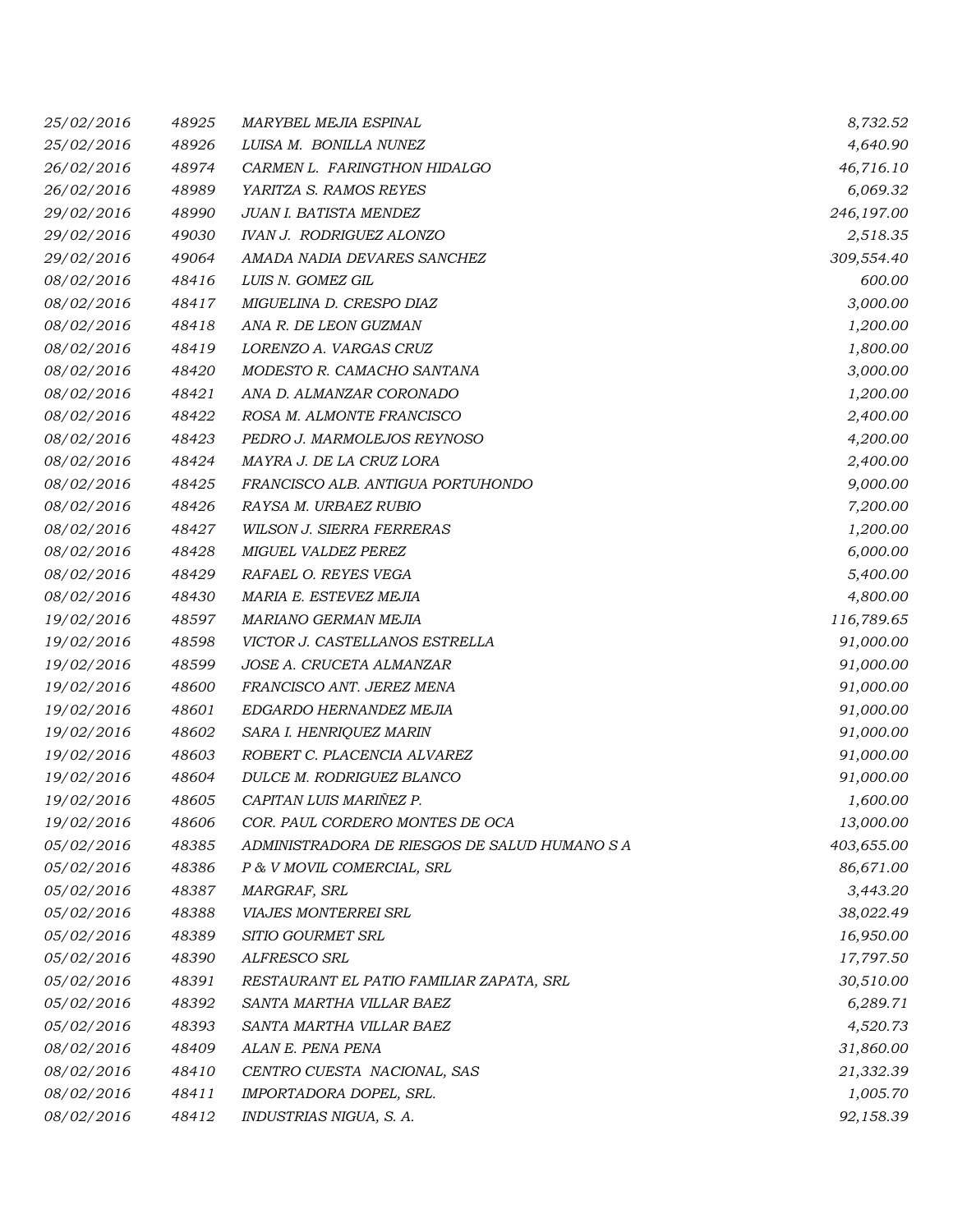| 08/02/2016 | 48413 | PROEQUIPOS ORTIZ SRL                                  | 36,160.00    |
|------------|-------|-------------------------------------------------------|--------------|
| 08/02/2016 | 48414 | SUPLIDORES ELECTRICOS GARCIA SURIEL S. R. L.          | 522,848.68   |
| 08/02/2016 | 48402 | EQUIPAMOS SRL                                         | 30,294.17    |
| 09/02/2016 | 48431 | EDITORA CORRIPIO, SAS                                 | 1,190,795.13 |
| 09/02/2016 | 48432 | MARALEX TRADING, SRL                                  | 80,309.27    |
| 11/02/2016 | 48433 | RESTAURANT EL PATIO FAMILIAR ZAPATA, SRL              | 47,799.00    |
| 11/02/2016 | 48434 | <b>IDOM SAS</b>                                       | 6,365.00     |
| 11/02/2016 | 48435 | POLLOS SANDIE RESTAURANT SRL                          | 18,434.32    |
| 11/02/2016 | 48436 | ESPINAL S POLLOS Y MAS SRL                            | 4,950.93     |
| 11/02/2016 | 48437 | ESPINAL S POLLOS Y MAS SRL                            | 4,845.59     |
| 11/02/2016 | 48438 | AMERIDENT GRUPO ODONTOLOGICO SRL                      | 36,218.75    |
| 11/02/2016 | 48439 | SITIO GOURMET SRL                                     | 81,218.75    |
| 11/02/2016 | 48441 | SITIO GOURMET SRL                                     | 6,638.75     |
| 11/02/2016 | 48442 | SANTA MARTHA VILLAR BAEZ                              | 3,144.85     |
| 11/02/2016 | 48443 | SANTA MARTHA VILLAR BAEZ                              | 3,734.52     |
| 11/02/2016 | 48444 | FELIZ RUIZ COMERCIAL SRL                              | 15,922.00    |
| 11/02/2016 | 48445 | TRICOM S A                                            | 1,604.96     |
| 11/02/2016 | 48446 | ALTICE HISPANIOLA S A                                 | 1,333.42     |
| 11/02/2016 | 48447 | SUPER ESTACION DE SERVICIOS LA 1RA DEL SUR, SRL       | 5,928.00     |
| 11/02/2016 | 48448 | D MAGGIE, SRL                                         | 9,193.22     |
| 11/02/2016 | 48440 | LEONARDO CAMILO CAMILO                                | 3,041.60     |
| 12/02/2016 | 48449 | UNIDAD TECNOLOGICA DOMINICANA, SRL                    | 126,167.89   |
| 12/02/2016 | 48450 | <b>REFRICOMFORT SRL</b>                               | 32,319.91    |
| 12/02/2016 | 48451 | NEW IMAGE SOLUTIONS AND MARKETING SRL                 | 8,079.50     |
| 12/02/2016 | 48452 | GRUPO EMPRESARIAL VIMONT, SRL                         | 80,750.00    |
| 12/02/2016 | 48462 | CORP ACUEDUCTO Y ALCANTARILLADO DE STO DGO (CAASD)    | 35,245.00    |
| 12/02/2016 | 48463 | CORP ACUEDUCTO Y ALCANTARILLADO DE STGO (CORAASAN)    | 181,907.00   |
| 12/02/2016 | 48464 | DELGADO S CREACIONES METALICAS, SRL                   | 7,940.88     |
| 12/02/2016 | 48465 | QUITASOLES AMBIENTALES SRL                            | 8,979.22     |
| 12/02/2016 | 48466 | EVERPRINT TECHNOLOGIES DOMINICANA SRL                 | 14,316.27    |
| 12/02/2016 | 48467 | CLIP INTERNACIONAL SRL                                | 177,798.72   |
| 12/02/2016 | 48468 | MITOPALO POWER, SRL.                                  | 1,187.50     |
| 12/02/2016 | 48469 | ATHILL & MARTINEZ, S. A.                              | 21,357.00    |
| 12/02/2016 | 48470 | GLOBAL OFFICE JL. SRL.                                | 99,356.83    |
| 12/02/2016 | 48471 | EQUIPAMOS SRL                                         | 21,418.29    |
| 12/02/2016 | 48472 | MARGRAF, SRL                                          | 385,111.00   |
| 12/02/2016 | 48473 | EMPRESA DISTRIBUIDORA DE ELECTRICIDAD DEL ESTE, S. A. | 2,389,839.84 |
| 12/02/2016 | 48474 | LEONARDO CAMILO CAMILO                                | 33,798.03    |
| 15/02/2016 | 48494 | SITIO GOURMET SRL                                     | 7,627.50     |
| 15/02/2016 | 48495 | SANTA MARTHA VILLAR BAEZ                              | 2,555.20     |
| 15/02/2016 | 48496 | MARALEX TRADING, SRL                                  | 74,347.45    |
| 15/02/2016 | 48497 | WINDTELECOM, S. A.                                    | 213,686.39   |
| 15/02/2016 | 48498 | AYUNTAMIENTO MUNICIPAL DE SAN PEDRO DE MACORIS        | 1,000.00     |
| 15/02/2016 | 48499 | AYUNTAMIENTO MUNICIPAL DE SAN PEDRO DE MACORIS        | 1,000.00     |
| 15/02/2016 | 48500 | AYUNTAMIENTO DEL DISTRITO NACIONAL                    | 31,251.00    |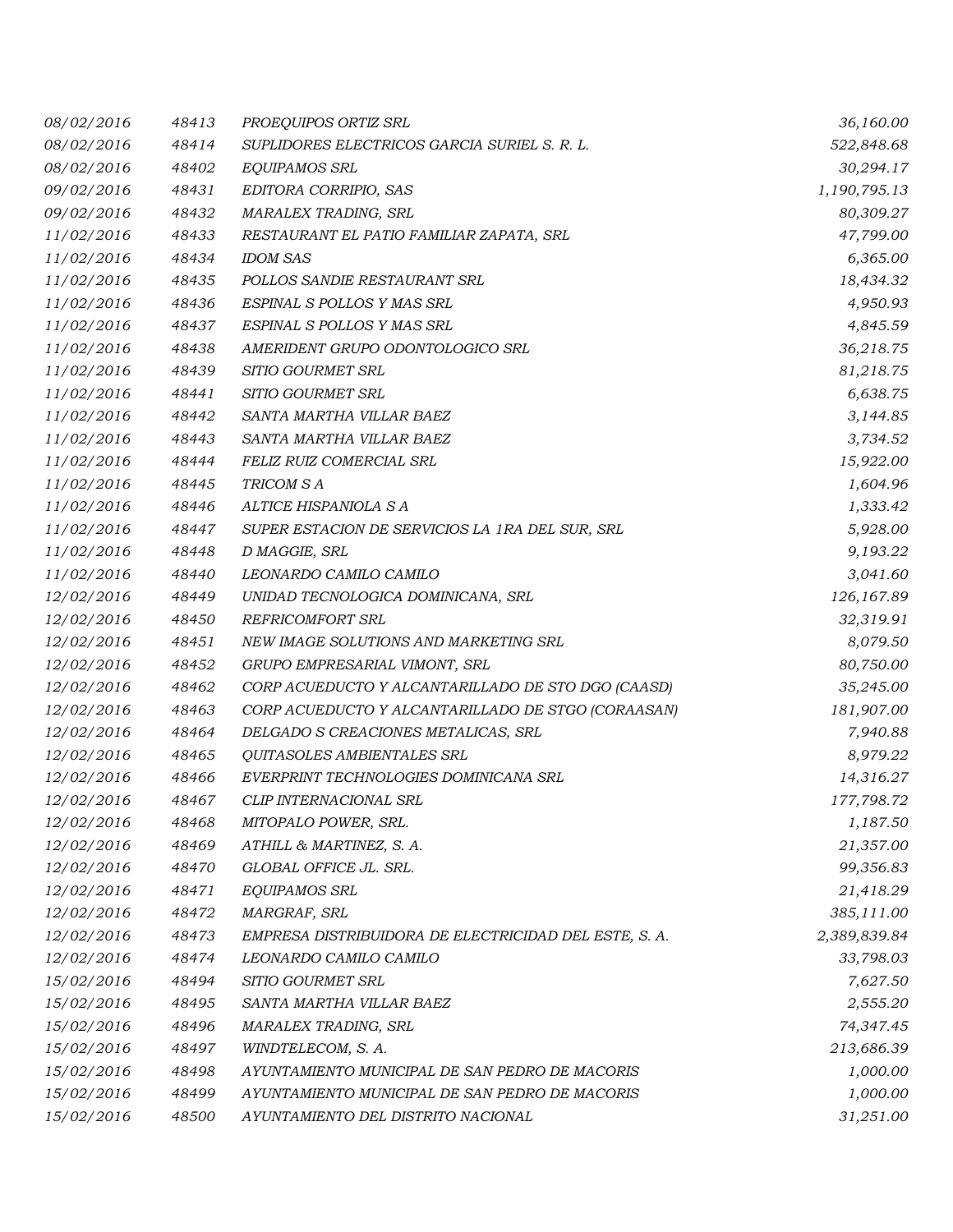| 15/02/2016 | 48501 | CORP ACUEDUCTO Y ALCANTARILLADO DE STO DGO (CAASD) | 4,836.00     |
|------------|-------|----------------------------------------------------|--------------|
| 15/02/2016 | 48502 | SAN MIGUEL & CIA, S. R. L.                         | 36,253.41    |
| 15/02/2016 | 48503 | ALAN E. PENA PENA                                  | 22,175.00    |
| 15/02/2016 | 48504 | <b>JESUS FCO. ARIAS JONHSON</b>                    | 129,033.00   |
| 16/02/2016 | 48554 | JMART ELECTRO INDUSTRIAL, SRL                      | 6,215.00     |
| 16/02/2016 | 48555 | HARDYN NUNEZ VALENZUELA                            | 120,746.29   |
| 16/02/2016 | 48557 | W J SERVICE CENTER SRL                             | 52,231.44    |
| 16/02/2016 | 48558 | SECURITY DEVELOPMENT CORPORATION, S. S., SRL       | 21,197.20    |
| 16/02/2016 | 48559 | CORP ACUEDUCTO Y ALCANTARILLADO DE BOCA CHICA      | 1,350.00     |
| 16/02/2016 | 48560 | ESTACION ISLA ESTADIO, SRL                         | 8,647.47     |
| 16/02/2016 | 48561 | FELIZ RUIZ COMERCIAL SRL                           | 7,201.00     |
| 16/02/2016 | 48562 | EDITORA DEL CARIBE, SA                             | 11,780.00    |
| 16/02/2016 | 48563 | EDITORA DEL CARIBE, SA                             | 2,945.00     |
| 16/02/2016 | 48564 | CESAR ANTONIO GARCIA OLIVERO                       | 3,895.00     |
| 16/02/2016 | 48565 | CENTRO CUESTA NACIONAL, SAS                        | 8,792.13     |
| 16/02/2016 | 48566 | HILARIO MALAQUIAS, SRL.                            | 48,251.00    |
| 16/02/2016 | 48567 | <b>MADEINSA SRL</b>                                | 10,760.00    |
| 17/02/2016 | 48569 | SANTA MARTHA VILLAR BAEZ                           | 21,719.15    |
| 17/02/2016 | 48579 | COMPANIA DOMINICANA DE TELEFONOS, S.A.             | 2,629,566.11 |
| 17/02/2016 | 48580 | TRICOM SA                                          | 9,780.34     |
| 17/02/2016 | 48581 | WEST, S. A.                                        | 33,166.67    |
| 17/02/2016 | 48582 | V ENERGY, S.A.                                     | 712,500.00   |
| 17/02/2016 | 48583 | AMANA COMERCIAL, SRL                               | 21,987.54    |
| 17/02/2016 | 48584 | LIMCOBA, SRL                                       | 8,997.06     |
| 18/02/2016 | 48585 | AYUNTAMIENTO MUNICIPAL DE SAN PEDRO DE MACORIS     | 1,000.00     |
| 18/02/2016 | 48586 | MAGNA MOTORS, S. A.                                | 13,320.66    |
| 18/02/2016 | 48587 | LUIS GONZALO GUZMAN CONCEPCION                     | 4,180.00     |
| 18/02/2016 | 48588 | <b>JARDIN ILUSIONES SRL</b>                        | 11,300.00    |
| 18/02/2016 | 48589 | ESTACION ISLA ESTADIO, SRL                         | 182.38       |
| 18/02/2016 | 48590 | ESTACION ISLA ESTADIO, SRL                         | 517.12       |
| 18/02/2016 | 48591 | LUIS GONZALO GUZMAN CONCEPCION                     | 4,180.00     |
| 18/02/2016 | 48593 | TRAMERIAS Y SOLUCIONES DE ALMACENAJE TSA SRL       | 507,873.81   |
| 19/02/2016 | 48607 | FASACA AUTO PARTS SRL                              | 2,882.43     |
| 19/02/2016 | 48608 | SITIO GOURMET SRL                                  | 49,155.00    |
| 19/02/2016 | 48609 | <b>WALTER NATHAN MARTINEZ RAMOS</b>                | 4,322.50     |
| 19/02/2016 | 48610 | SANTA MARTHA VILLAR BAEZ                           | 6,289.71     |
| 19/02/2016 | 48611 | EDITORA HOY, SAS                                   | 78,309.00    |
| 19/02/2016 | 48612 | TONOS & COLORES SRL                                | 9,691.17     |
| 19/02/2016 | 48613 | ALAN E. PENA PENA                                  | 41,813.20    |
| 23/02/2016 | 48704 | MARALEX TRADING, SRL                               | 68,268.72    |
| 23/02/2016 | 48705 | SERVICIOS POPULAR DE SEGURIDAD S R L               | 3,679,188.50 |
| 24/02/2016 | 48718 | SANTA MARTHA VILLAR BAEZ                           | 3,636.24     |
| 24/02/2016 | 48719 | SANTA MARTHA VILLAR BAEZ                           | 20,638.10    |
| 24/02/2016 | 48720 | SANTA MARTHA VILLAR BAEZ                           | 3,537.96     |
| 24/02/2016 | 48721 | SANTA MARTHA VILLAR BAEZ                           | 1,572.43     |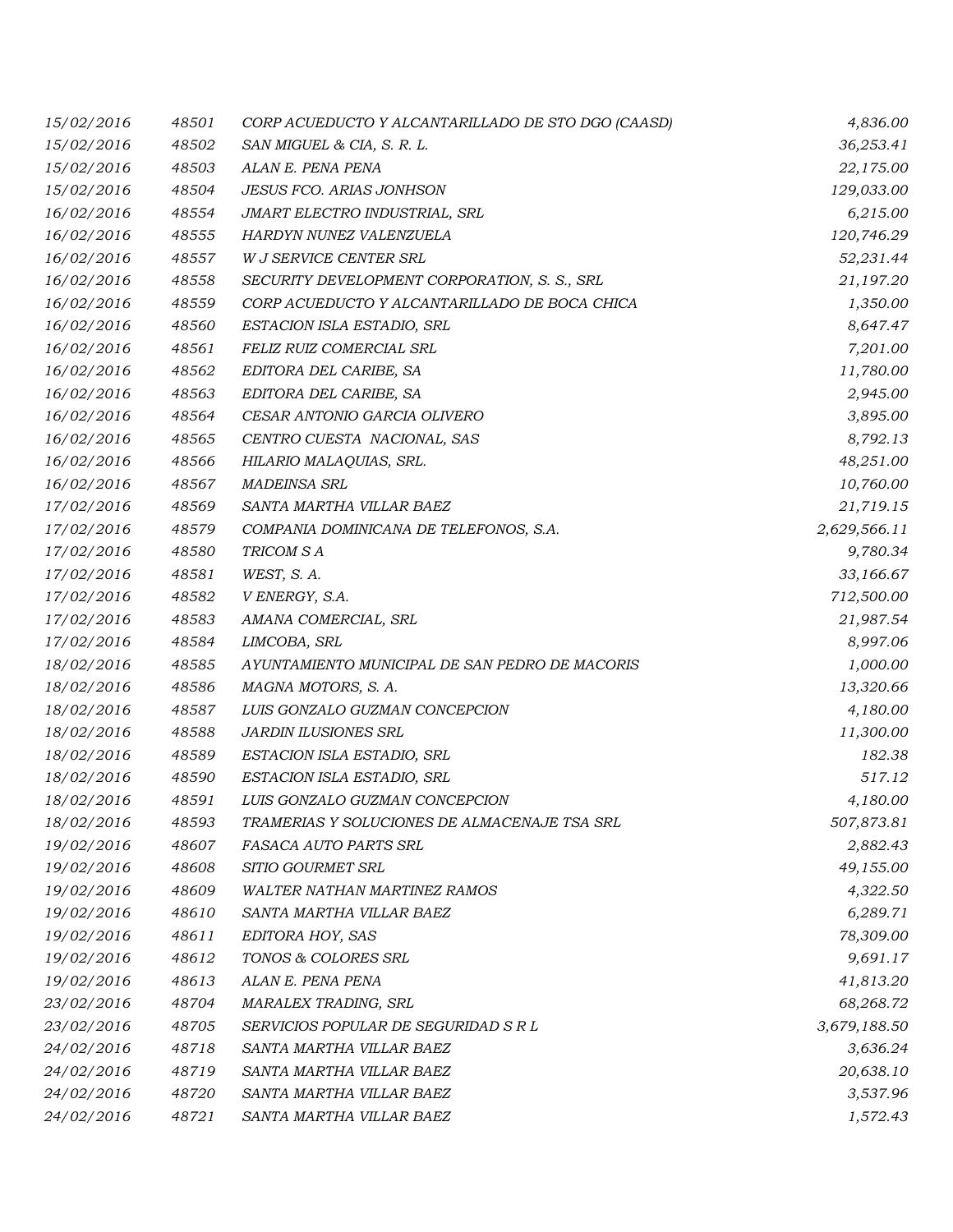| 24/02/2016 | 48722 | MARIA DEL CARMEN DE LOS SANTOS                 | 62,286.75     |
|------------|-------|------------------------------------------------|---------------|
| 24/02/2016 | 48723 | MARIA DEL CARMEN DE LOS SANTOS                 | 6,626.25      |
| 24/02/2016 | 48724 | SITIO GOURMET SRL                              | 4,237.50      |
| 24/02/2016 | 48725 | SITIO GOURMET SRL                              | 11,300.00     |
| 24/02/2016 | 48726 | SITIO GOURMET SRL                              | 17,938.75     |
| 24/02/2016 | 48727 | XIOMARA ESPECIALIDADES SRL                     | 31,397.10     |
| 24/02/2016 | 48728 | CLARIBEL GONZALEZ FERNANDEZ                    | 10,640.00     |
| 24/02/2016 | 48729 | CLARIBEL GONZALEZ FERNANDEZ                    | 13,205.00     |
| 24/02/2016 | 48730 | POLLOS SANDIE RESTAURANT SRL                   | 20,349.58     |
| 24/02/2016 | 48731 | ESPINAL S POLLOS Y MAS SRL                     | 5,161.61      |
| 24/02/2016 | 48732 | AYUNTAMIENTO SANTO DOMINGO ESTE                | 22,365.00     |
| 24/02/2016 | 48733 | AYUNTAMIENTO MUNICIPAL DE SAN PEDRO DE MACORIS | 1,000.00      |
| 24/02/2016 | 48734 | ESTACION DE SERVICIO JAVIER SRL                | 4,272.91      |
| 24/02/2016 | 48735 | ESTACION ISLA ESTADIO, SRL                     | 2,197.59      |
| 24/02/2016 | 48736 | COMBUSTIBLE Y DERIVADOS DEL NORTE SRL          | 1,995.00      |
| 24/02/2016 | 48737 | D MAGGIE, SRL                                  | 9,384.75      |
| 24/02/2016 | 48738 | HERNAN MIRANDA GUZMAN                          | 102,190.55    |
| 24/02/2016 | 48739 | HERNAN MIRANDA GUZMAN                          | 63,080.00     |
| 24/02/2016 | 48740 | SUPERMERCADO EL GRAN PORVENIR S R L            | 24,898.31     |
| 24/02/2016 | 48741 | CORP. DE ACUED. Y ALC.DE STGO (CORAASAN)       | 52,876.00     |
| 24/02/2016 | 48742 | CORP. DE ACUED. Y ALC. DE STGO (CORAASAN)      | 239,137.00    |
| 24/02/2016 | 48743 | ESTACION DE SERVICIOS LAS MERCEDES EIRL        | 5,605.00      |
| 24/02/2016 | 48744 | ADMINISTRADORA DE RIESGOS DE SALUD HUMANO S A  | 13,221,246.25 |
| 24/02/2016 | 48745 | EDENORTE DOMINICANA, S. A.                     | 3,412,749.84  |
| 24/02/2016 | 48746 | EDENORTE DOMINICANA, S. A.                     | 626,367.41    |
| 24/02/2016 | 48747 | ADMINISTRADORA DE RIESGOS DE SALUD HUMANO S A  | 1,272,736.85  |
| 24/02/2016 | 48748 | ADMINISTRADORA DE RIESGOS DE SALUD HUMANO S A  | 408,975.00    |
| 24/02/2016 | 48749 | COMPANIA DE LUZ Y FUERZA DE LAS TERRENAS S A   | 33,233.80     |
| 24/02/2016 | 48750 | EDESUR DOMINICANA, S. A.                       | 6,002,658.75  |
| 24/02/2016 | 48751 | <b>ILESA SRL</b>                               | 262,983.78    |
| 24/02/2016 | 48752 | AMERIDENT GRUPO ODONTOLOGICO SRL               | 36,218.75     |
| 24/02/2016 | 48753 | PLADENT SRL                                    | 290,700.00    |
| 24/02/2016 | 48754 | CORPORACION ESTATAL DE RADIO Y TELEVISION      | 8,604.75      |
| 24/02/2016 | 48755 | PREVENCION DE INCENDIOS SANO EIRL              | 16,950.00     |
| 24/02/2016 | 48756 | WINDTELECOM, S.A.                              | 221.60        |
| 24/02/2016 | 48763 | OSCAR E. OZUNA BODDEN                          | 57,310.50     |
| 24/02/2016 | 48764 | RAMON ARIEL FERMIN FULCAR                      | 39,860.00     |
| 24/02/2016 | 48765 | RAMON ARIEL FERMIN FULCAR                      | 35,450.00     |
| 24/02/2016 | 48768 | AYUNTAMIENTO DEL MUNICIPIO DE SANTIAGO         | 37,530.00     |
| 25/02/2016 | 48927 | D MAGGIE, SRL                                  | 17,141.53     |
| 25/02/2016 | 48928 | CESAR ANTONIO GARCIA OLIVERO                   | 3,325.00      |
| 25/02/2016 | 48929 | SITIO GOURMET SRL                              | 58,618.75     |
| 25/02/2016 | 48930 | DELTA COMERCIAL, S. A.                         | 24,999.18     |
| 25/02/2016 | 48931 | DELTA COMERCIAL, S. A.                         | 61,701.36     |
| 25/02/2016 | 48932 | GR GROUP SERVICES SRL                          | 16,678.00     |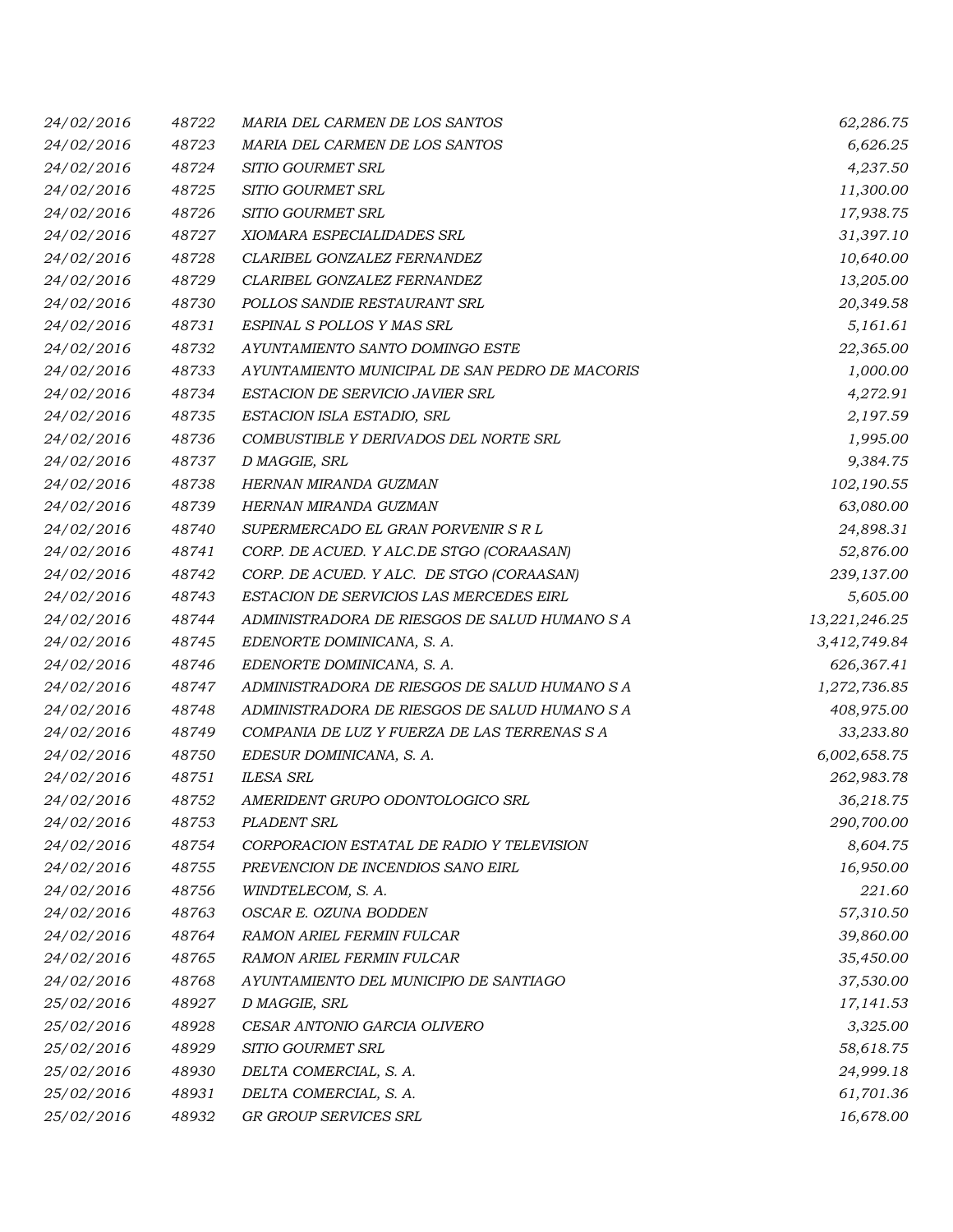| 25/02/2016 | 48933 | GRUPO R C SRL                                | 20,731.23    |
|------------|-------|----------------------------------------------|--------------|
| 25/02/2016 | 48934 | GRUPO R C SRL                                | 15,041.20    |
| 25/02/2016 | 48936 | GRUPO R C SRL                                | 1,732.54     |
| 25/02/2016 | 48937 | GRUPO R C SRL                                | 11,270.64    |
| 25/02/2016 | 48938 | <b>TECNAS EIRL</b>                           | 5,500.36     |
| 25/02/2016 | 48935 | GRUPO R C SRL                                | 11,079.15    |
| 25/02/2016 | 48939 | <b>TECNAS EIRL</b>                           | 5,500.36     |
| 25/02/2016 | 48940 | SYNTES S R L                                 | 41,157.17    |
| 25/02/2016 | 48941 | SYNTES S R L                                 | 2,489.31     |
| 25/02/2016 | 48942 | EXODO SOLUCIONES, SRL.                       | 36,758.19    |
| 25/02/2016 | 48943 | SANTO DOMINGO MOTORS COMPANY, S. A.          | 10,570.35    |
| 25/02/2016 | 48944 | CENTRO AUTOMOTRIZ DURAN SRL                  | 54,381.04    |
| 25/02/2016 | 48945 | CENTRO AUTOMOTRIZ DURAN SRL                  | 63,828.32    |
| 25/02/2016 | 48946 | CENTRO AUTOMOTRIZ DURAN SRL                  | 52,960.72    |
| 25/02/2016 | 48947 | CENTRO AUTOMOTRIZ DURAN SRL                  | 40,511.40    |
| 25/02/2016 | 48948 | CENTRO CUESTA NACIONAL, SAS                  | 19,199.67    |
| 25/02/2016 | 48949 | CENTRO CUESTA NACIONAL, SAS                  | 131,415.20   |
| 25/02/2016 | 48950 | CENTRO CUESTA NACIONAL, SAS                  | 5,927.71     |
| 25/02/2016 | 48951 | <b>WALTER NATHAN MARTINEZ RAMOS</b>          | 4,987.50     |
| 25/02/2016 | 48952 | WALTER NATHAN MARTINEZ RAMOS                 | 4,655.00     |
| 25/02/2016 | 48953 | WALTER NATHAN MARTINEZ RAMOS                 | 5,320.00     |
| 25/02/2016 | 48954 | JOHNNY DIONISIO VERAS ROJAS                  | 3,258.50     |
| 25/02/2016 | 48955 | CENTRO AUTOMOTRIZ DURAN SRL                  | 58,050.20    |
| 25/02/2016 | 48956 | INDUSTRIAS BANILEJAS, SAS                    | 111,084.02   |
| 25/02/2016 | 48957 | <b>MADEINSA SRL</b>                          | 5,918.00     |
| 25/02/2016 | 48958 | RAMON ANTONIO ANDUJAR BELTRE                 | 65,550.00    |
| 25/02/2016 | 48959 | RAMON ANTONIO ANDUJAR BELTRE                 | 12,967.50    |
| 25/02/2016 | 48960 | TRI POWER J Q, SRL                           | 79,578.80    |
| 25/02/2016 | 48961 | TRAMERIAS Y SOLUCIONES DE ALMACENAJE TSA SRL | 30,397.00    |
| 25/02/2016 | 48962 | EDITORA LISTIN DIARIO S A                    | 49,548.24    |
| 25/02/2016 | 48963 | MAGNA MOTORS, S. A.                          | 250,344.79   |
| 25/02/2016 | 48964 | SANTO DOMINGO MOTORS COMPANY, S. A.          | 1,184,568.18 |
| 25/02/2016 | 48965 | DELTA COMERCIAL, S. A.                       | 2,381,270.00 |
| 25/02/2016 | 48966 | QUITASOLES AMBIENTALES SRL                   | 21,813.53    |
| 26/02/2016 | 48970 | <b>W J SERVICE CENTER SRL</b>                | 41,188.84    |
| 26/02/2016 | 48971 | W J SERVICE CENTER SRL                       | 957.61       |
| 26/02/2016 | 48975 | ANGELA E. GARCIA ALBERTO                     | 200,000.00   |
| 29/02/2016 | 48991 | D MAGGIE, SRL                                | 18,482.20    |
| 29/02/2016 | 48992 | 2P TECHNOLOGY, SRL                           | 23,730.00    |
| 29/02/2016 | 48993 | 2P TECHNOLOGY, SRL                           | 30,849.00    |
| 29/02/2016 | 48994 | 2P TECHNOLOGY, SRL                           | 29,832.00    |
| 29/02/2016 | 48995 | 2P TECHNOLOGY, SRL                           | 36,386.00    |
| 29/02/2016 | 48996 | REFRIPARTES, S. A.                           | 80,124.66    |
| 29/02/2016 | 48997 | UNIVERSAL DE COMPUTOS SRL                    | 224,603.19   |
| 29/02/2016 | 48998 | REFRICENTRO LOS PRADOS, SRL.                 | 68,949.15    |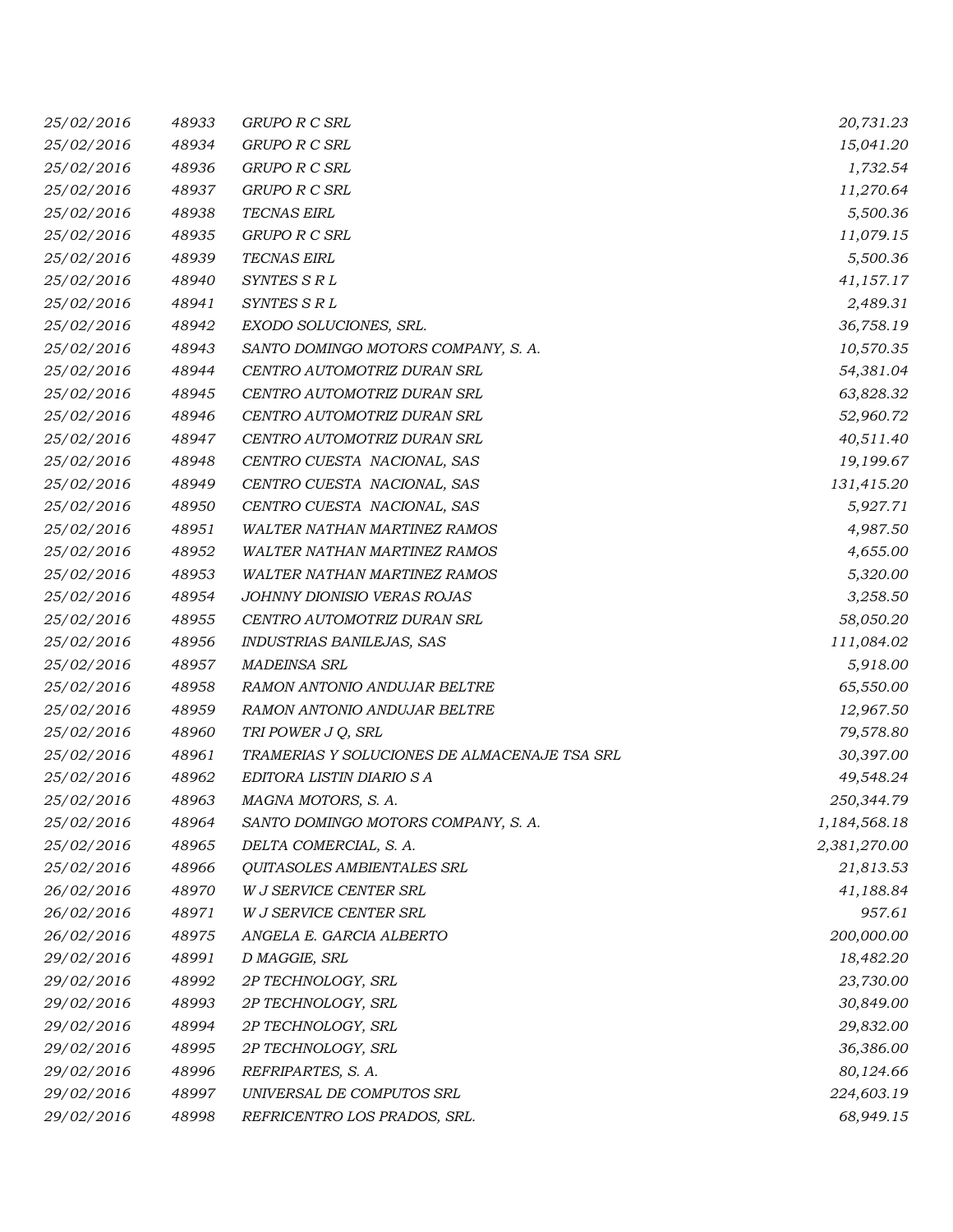| 29/02/2016 | 48999 | WEST, S.A.                                             | 88,245.77  |
|------------|-------|--------------------------------------------------------|------------|
| 29/02/2016 | 49000 | LEONARDO CAMILO CAMILO                                 | 1,195.48   |
| 29/02/2016 | 49001 | LEONARDO CAMILO CAMILO                                 | 19,234.91  |
| 29/02/2016 | 49002 | SANTA MARTHA VILLAR BAEZ                               | 1,572.43   |
| 29/02/2016 | 49003 | RESTAURANT EL PATIO FAMILIAR ZAPATA, SRL               | 30,623.00  |
| 29/02/2016 | 49004 | CORP ACUEDUCTO Y ALCANTARILLADO DE LA VEGA (CORAAVEGA) | 16,457.00  |
| 29/02/2016 | 49005 | CORPORACION ESTATAL DE RADIO Y TELEVISION              | 8,604.75   |
| 29/02/2016 | 49006 | EVERPRINT TECHNOLOGIES DOMINICANA SRL                  | 14,586.57  |
| 29/02/2016 | 49007 | EVERPRINT TECHNOLOGIES DOMINICANA SRL                  | 435,050.00 |
| 29/02/2016 | 49008 | GLOBAL OFFICE JL. SRL.                                 | 50,850.00  |
| 29/02/2016 | 49009 | GLOBAL OFFICE JL. SRL.                                 | 12,280.27  |
| 29/02/2016 | 49010 | HERMOSILLO COMERCIAL SRL                               | 2,666.44   |
| 29/02/2016 | 49011 | MITOPALO POWER, SRL.                                   | 168,244.57 |
| 29/02/2016 | 49012 | MITOPALO POWER, SRL.                                   | 53,600.26  |
| 29/02/2016 | 49013 | 2P TECHNOLOGY, SRL                                     | 24,408.00  |
| 29/02/2016 | 49014 | AMANA COMERCIAL, SRL                                   | 10,285.26  |
| 29/02/2016 | 49015 | AMANA COMERCIAL, SRL                                   | 31,284.05  |
| 29/02/2016 | 49016 | AMANA COMERCIAL, SRL                                   | 25,142.50  |
| 29/02/2016 | 49017 | SITIO GOURMET SRL                                      | 64,551.25  |
| 29/02/2016 | 49018 | SITIO GOURMET SRL                                      | 72,037.50  |
| 29/02/2016 | 49019 | SITIO GOURMET SRL                                      | 8,051.25   |
| 29/02/2016 | 49020 | SINERGIT, S. A.                                        | 105,670.75 |
| 29/02/2016 | 49021 | EQUIPAMOS SRL                                          | 14,773.15  |
| 29/02/2016 | 49022 | MULTI-COLOR PRINTING DOMINICANA SRL                    | 15,997.32  |
| 29/02/2016 | 49023 | MUNOZ CONCEPTO MOBILIARIO, SRL                         | 142,380.00 |
| 29/02/2016 | 49024 | SANTO DOMINGO MOTORS COMPANY, S. A.                    | 10,266.41  |
| 29/02/2016 | 49029 | ANGELA E. GARCIA ALBERTO                               | 200,000.00 |
| 29/02/2016 | 49060 | P & V MOVIL COMERCIAL, SRL                             | 146,493.20 |
| 29/02/2016 | 49061 | ALAN E. PENA PENA                                      | 33,767.25  |
| 29/02/2016 | 49062 | LOGOMARCA, S. A.                                       | 2,090.50   |
| 29/02/2016 | 49065 | FRIOMASTER, S. A.                                      | 58,894.07  |
| 29/02/2016 | 49066 | GRUPO GRM, SRL.                                        | 99,023.03  |
| 29/02/2016 | 49067 | GLOBAL OFFICE JL. SRL.                                 | 7,336.23   |
| 29/02/2016 | 49068 | GLOBAL OFFICE JL. SRL.                                 | 9,038.42   |
| 29/02/2016 | 49069 | UNIDAD TECNOLOGICA DOMINICANA, SRL                     | 20,601.03  |
| 29/02/2016 | 49070 | UNIDAD TECNOLOGICA DOMINICANA, SRL                     | 2,872.85   |
| 29/02/2016 | 49071 | UNIDAD TECNOLOGICA DOMINICANA, SRL                     | 39,273.86  |
| 29/02/2016 | 49072 | AMANA COMERCIAL, SRL                                   | 105,028.98 |
| 29/02/2016 | 49073 | AMANA COMERCIAL, SRL                                   | 17,950.05  |
| 29/02/2016 | 49074 | AMANA COMERCIAL, SRL                                   | 12,163.32  |
| 29/02/2016 | 49075 | COMERCIAL SANTANA, SRL.                                | 6,328.00   |
| 29/02/2016 | 49076 | COMPANIA COMERCIAL CARIBE SAS                          | 1,461.13   |
| 29/02/2016 | 49077 | COMERCIAL SANTANA, SRL.                                | 27,120.00  |
| 29/02/2016 | 49078 | DAF TRADING SRL                                        | 7,668.18   |
| 29/02/2016 | 49079 | <b>IDOM SAS</b>                                        | 4,275.00   |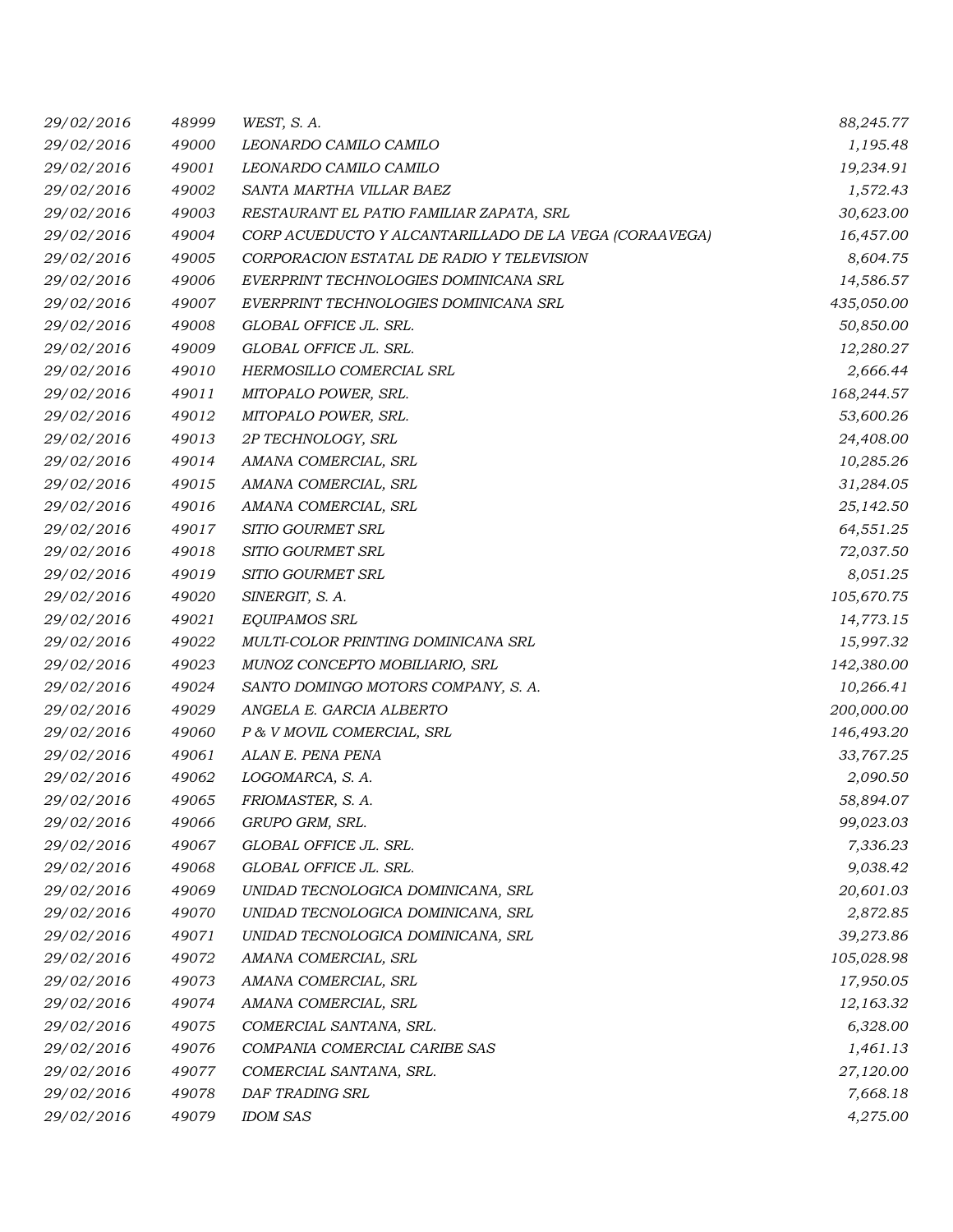|            |       | TOTAL RD\$                                   | 68,242,303.86 |
|------------|-------|----------------------------------------------|---------------|
| 29/02/2016 | 49099 | TONER DEPOT INTERNATIONAL A.R.C., SRL,       | 42,654.11     |
| 29/02/2016 | 49098 | SECURITY DEVELOPMENT CORPORATION, S. S., SRL | 35,033.48     |
| 29/02/2016 | 49097 | SUPLIDORES ELECTRICOS GARCIA SURIEL S. R. L. | 27,015.55     |
| 29/02/2016 | 49096 | REFRICOMFORT SRL                             | 17,565.85     |
| 29/02/2016 | 49095 | REFRICENTRO ALCANTARA, SRL                   | 27,059.67     |
| 29/02/2016 | 49094 | AMANA COMERCIAL, SRL                         | 51,451.77     |
| 29/02/2016 | 49093 | AMANA COMERCIAL, SRL                         | 39,023.19     |
| 29/02/2016 | 49092 | LOGOMARCA, S. A.                             | 666.70        |
| 29/02/2016 | 49091 | METRO TECNOLOGIA SRL                         | 20,114.00     |
| 29/02/2016 | 49090 | P & V MOVIL COMERCIAL, SRL                   | 17,684.50     |
| 29/02/2016 | 49089 | PERSEUS COMERCIAL, SRL                       | 7,320.64      |
| 29/02/2016 | 49088 | P & V MOVIL COMERCIAL, SRL                   | 31,204.95     |
| 29/02/2016 | 49087 | P & V MOVIL COMERCIAL, SRL                   | 28,001.40     |
| 29/02/2016 | 49086 | P & V MOVIL COMERCIAL, SRL                   | 3,616.00      |
| 29/02/2016 | 49085 | DELTA COMERCIAL, S. A.                       | 59,869.12     |
| 29/02/2016 | 49084 | MADISON IMPORT S R L                         | 153,962.50    |
| 29/02/2016 | 49083 | <b>MARTIN REYES VICENTE</b>                  | 149,499.81    |
| 29/02/2016 | 49082 | <b>RAMON ARIEL FERMIN FULCAR</b>             | 83,351.28     |
| 29/02/2016 | 49081 | TRI POWER J Q, SRL                           | 43,284.74     |
| 29/02/2016 | 49080 | <b>BORG EVENTOS SRL</b>                      | 6,780.00      |

#### *ANEXO 05*

## *RELACION DE TRANSFERENCIAS DEBITOS MES DE FEBRERO 2016*

| <b>FECHA</b> | NUM. | DESCRIPCION                                               | <b>VALOR RD\$</b> |
|--------------|------|-----------------------------------------------------------|-------------------|
| 01/02/2016   | 326  | TRANSF. DE FONDO PAGO COMPENSACION ECONOMICA ENE/16       | 207,000.00        |
| 01/02/2016   | 327  | TRANSF. DE FONDO PAGO DE NOT. DE ALG. DIC./2015           | 248,710.00        |
| 01/02/2016   | 328  | TRANSF. DE FONDO PAGO DE NOT. DE ALG. AGO-OCT./2015.      | 65,800.00         |
| 01/02/2016   | 329  | TRANSF. DE FONDO PAGO NOT. DE ALG. ENE-SEPT., NOV./2015   | 75,650.42         |
| 15/02/2016   | 330  | AYUDA ECONOMICA PARA CUBRIR GASTOS MEDICOS DE ESPOSA      | 7,000.00          |
| 15/02/2016   | 331  | PAGO NOTIF. DE ALG. EMPLS. FIJOS, MESES DE JUN-NOV/2015   | 54,180.00         |
| 15/02/2016   | 332  | PAGO NOT. DE ALG. EMPL. FIJOS, MESES DE JUL-SEPT/2015     | 69,160.00         |
| 15/02/2016   | 333  | TRANSF. DE FONDOS A CTA. SUELDOS, PARA CUBRIR COMPROM     | 5,000,000.00      |
| 19/02/2016   | 334  | TRANSF. DE FONDOS A CTA. E. N. J. ASIGN. PRESUP FEB/2016  | 10,750,000.00     |
| 19/02/2016   | 335  | TRANSF. DE FONDOS A CTA. J. I. PLAN TITUL MASIVA FEB/2016 | 1,461,000.00      |
| 19/02/2016   | 336  | TRANSF. DE FONDOS A CTA. J. I. ASIGNACION FEBRERO/2016    | 1,466,500.00      |
| 19/02/2016   | 337  | TRANSF. DE FONDOS A LA CTA. SUELDOS CUBRIR COMPROMISOS    | 270,821,749.87    |
| 29/02/2016   | 338  | TRANSF. DE FONDOS PAGO COMPENSACION ECON FEB/2016         | 207,000.00        |
| 19/02/2016   | 339  | TRANSF. DE FONDOS PARA PAGO BENEFICIOS, FEBRERO 2016.     | 17,357,250.61     |
| 19/02/2016   | 340  | TRANSF. DE FONDOS PAGO BENEFICIOS, FEBRERO 2016.          | 4,088,436.85      |
| 23/02/2016   | 341  | TRANSF. DE FONDOS A LA CTA. SUELDOS                       | 7,936.53          |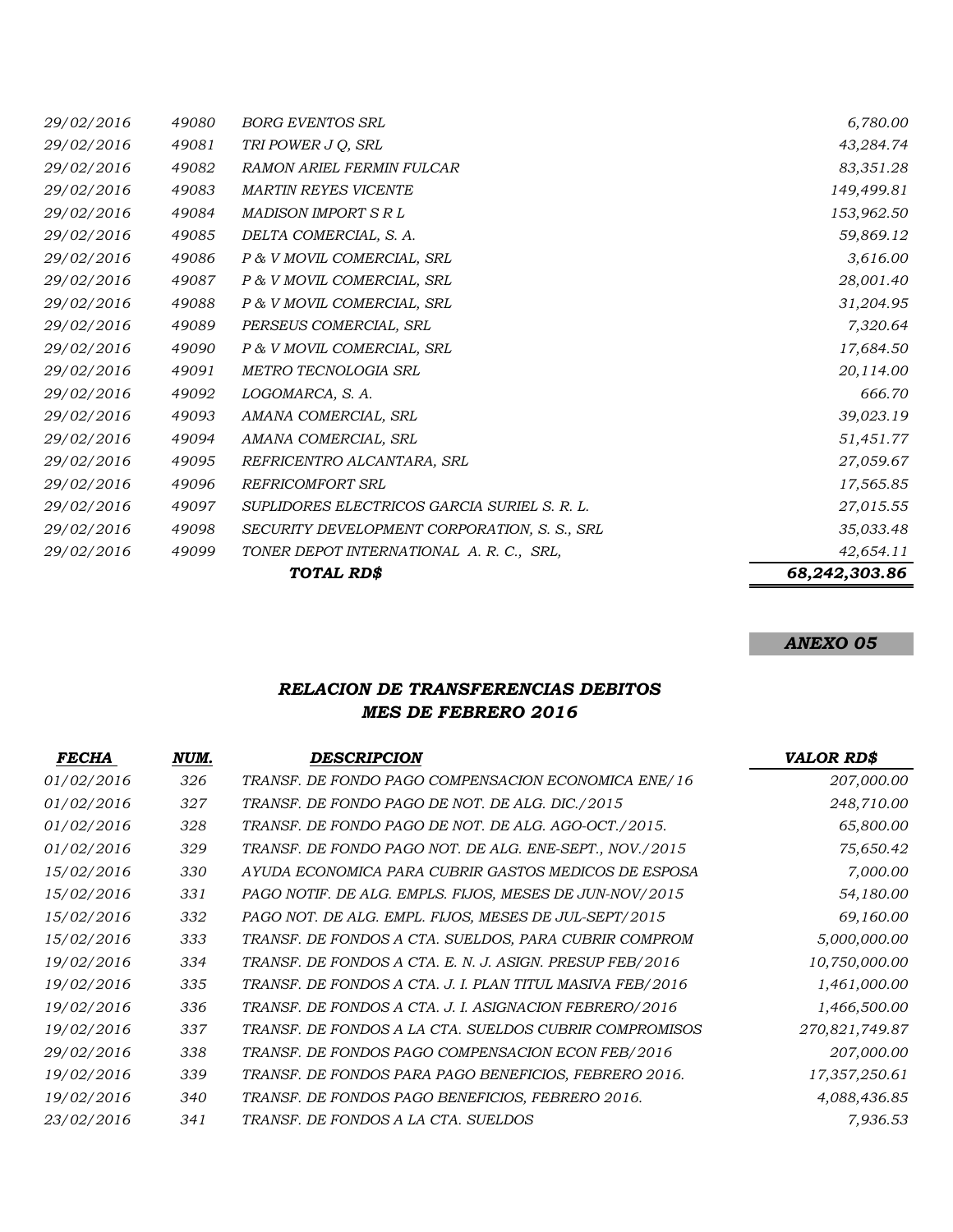*19/02/2016 342 TRANSF. DE FONDOS PAGO GTOS. ALIMENT. MARZO/2016 10,218,250.00*

*29/02/2016 343 TRANSF. DE FONDO PAGO DE AYUDA FEB/2016 47,000.18 TOTAL RD\$*

 *322,152,624.46*

*ANEXO 06*

## *RELACION NOTAS DE DEBITOS MES DE FEBRERO 2016*

| <b>FECHA</b> | NUM. | <b>DESCRIPCION</b>                                    | <b>VALOR RD\$</b> |
|--------------|------|-------------------------------------------------------|-------------------|
| 29/02/2016   | 160  | COMISION RETENCION DE ESTADO Y MANEJO DE CUENTAS      | 295.00            |
| 29/02/2016   | 161  | COMISION CHEOUE CERTIFICADO #48383                    | 350.00            |
| 29/02/2016   | 162  | COMISION DEL 0.15% LEY DGII, COBRADA EN PAGOS CHEOUES | 187,317.33        |
| 29/02/2016   | 163  | <i>VENTAS DE DIVISAS</i>                              | 857.35            |
| 29/02/2016   | 164  | DEBITO AUTORIZACION PAGO TARJETA                      | 105.43            |
|              |      | TOTAL RD\$                                            | 188,925.11        |